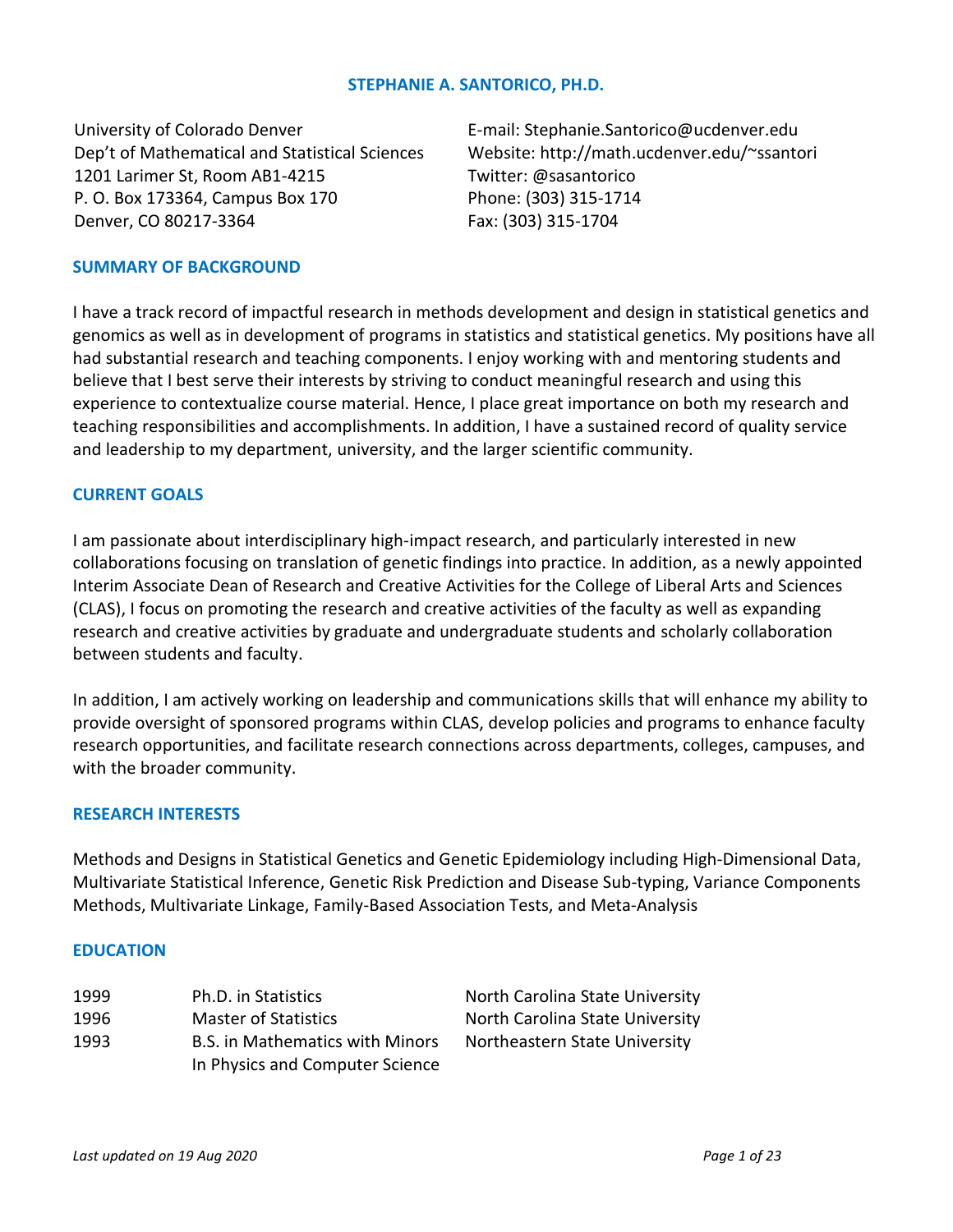### **PROFESSIONAL EXPERIENCE**

| 2020-present | Interim Associate Dean for Research and Creative Activities, CLAS, CU Denver        |
|--------------|-------------------------------------------------------------------------------------|
| 2018-present | Secondary appointment, Division of Biomedical Informatics and Personalized          |
|              | Medicine, CU Denver                                                                 |
| 2017-present | Professor, Dep't of Mathematical and Statistical Sciences, CU Denver                |
| 2012-present | Training Faculty, Human Medical Genetics Program, CU Denver                         |
| 2008-present | Secondary appointment, Professor, Dep't of Biostatistics and Informatics, CU Denver |
| 2020         | Graduate chair, Dep't of Mathematical and Statistical Sciences, CU Denver           |
| 2018-2019    | Graduate Co-chair, Dep't of Mathematical and Statistical Sciences, CU Denver        |
| 2017-2020    | Director of Statistical Programs, Dep't of Math. and Stat. Sciences, CU Denver      |
| 2016-2017    | Graduate Chair, Dep't of Mathematical and Statistical Sciences, CU Denver 2010-2020 |
|              | Associated Faculty, Computational Bioscience Program, CU Denver                     |
| 2009-2011    | Graduate Chair, Dep't of Mathematical and Statistical Sciences, CU Denver           |
| 2008-2017    | Associate Professor, Dep't of Mathematical and Statistical Sciences, CU Denver      |
| 2006-2008    | Associate Professor, Department of Statistics, Oklahoma State University            |
| 2006-2008    | Undergraduate Director, Department of Statistics, Oklahoma State University         |
| 2004-2008    | Affiliate Assistant Professor, Dep't of Biostatistics, University of Washington     |
| 2004-2006    | Assistant Professor, Department of Statistics, Oklahoma State University            |
| 2003-2005    | Consultant, Rosetta Inpharmatics Inc.                                               |
| 2001-2003    | Senior Statistician, Rosetta Inpharmatics Inc.                                      |
| 1999-2004    | Assistant Professor, Inst. for Public Health Genetics, University of Washington     |
| 1999-2004    | Assistant Professor, Department of Biostatistics, University of Washington          |
| 1997-1999    | Fellow, Biostatistics Branch, National Institute of Environmental Health Sciences   |
| 1996-1997    | Staff Scientist, NeuralMed, Inc.                                                    |
| 1996         | Statistical Intern, GlaxoWellcome, Inc.                                             |
| 1995-1996    | Instructor, North Carolina State University                                         |

## **PEER REVIEWED PUBLICATIONS**

- *In press* Spritz RA, **Santorico SA**. The Genetic Basis of Vitiligo. J Invest Dermatol. 2020. Epub 2020/08/08. <https://doi.org/10.1016/j.jid.2020.06.004>
- 2020 Jin Y, **Santorico SA**, Spritz RA. Pediatric to Adult Shift in Vitiligo Onset Suggests Altered Environmental Triggering. J Invest Dermatol. 2020;140(1):241-3.e4. Epub 2019/06/28. doi: 10.1016/j.jid.2019.06.131. PubMed PMID: 31260671
- 2020 Roberts GHL, **Santorico SA**, Spritz RA. The genetic architecture of vitiligo. Pigment Cell & Melanoma Research. 2020; 33(1):8-15. doi: 10.1111/pcmr.12848. PubMed PMID: WOS:000500510900001.
- 2020 Wan JY, Cataby C, Liem A, Jeffrey E, Norden-Krichmar TM, Goodman D, **Santorico SA**, Edwards KL, GENNID. Evidence for gene-smoking interactions for hearing loss and deafness in Japanese American families. Hear Res. 2020;387:107875. Epub 2019/12/24. doi: 10.1016/j.heares.2019.107875. PubMed PMID: 31896498.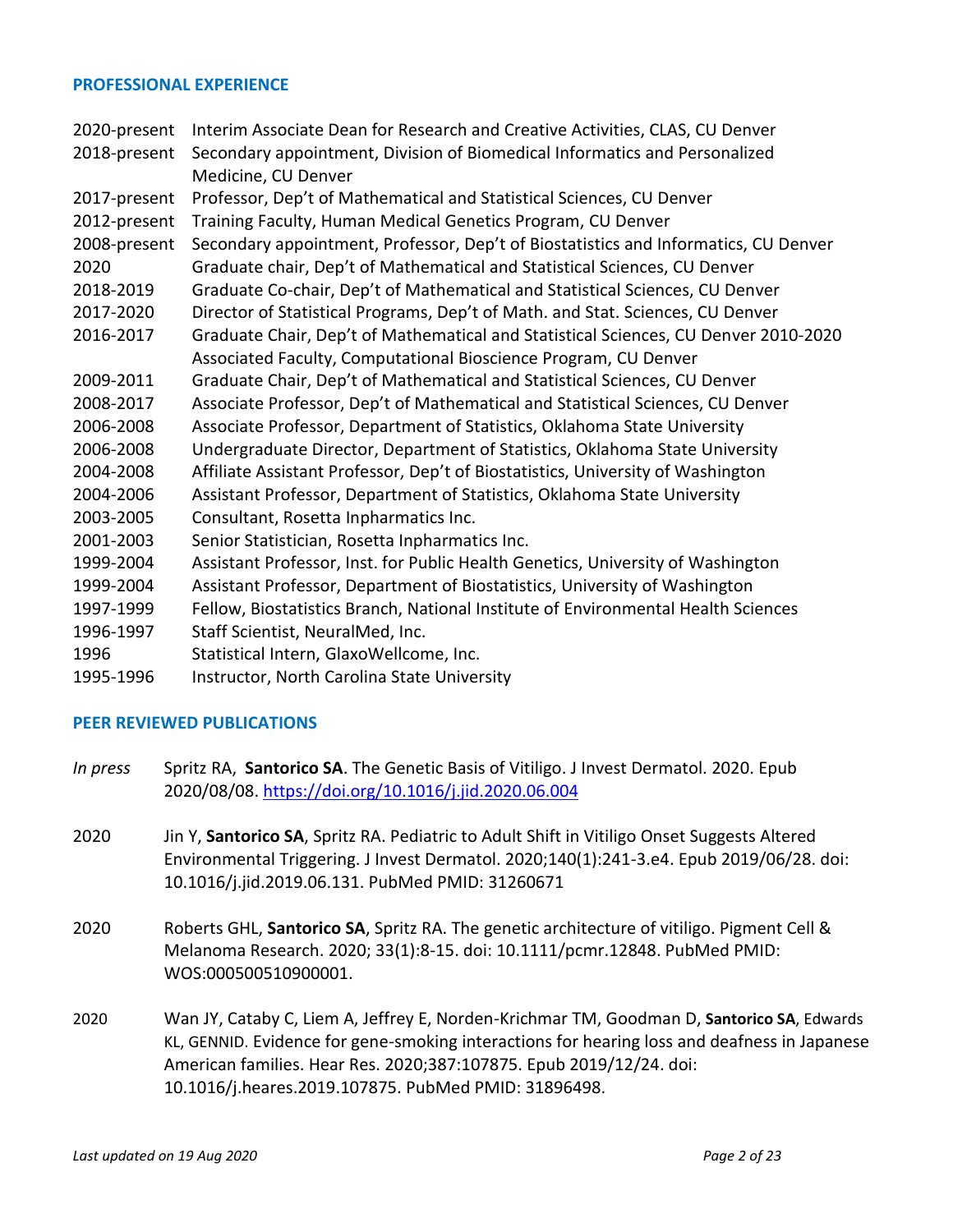- 2020 Willems EL, Wan JY, Norden-Krichmar TM, Edwards KL, **Santorico SA**. Transethnic metaanalysis of metabolic syndrome in a multiethnic study. Genetic Epidemiology. 2020;44(1):16- 25 doi: 10.1002/gepi.22267. PubMed PMID: WOS:000492081000001.
- 2020 Roberts GHL, **Santorico SA**, Spritz RA. Deep genotype imputation captures virtually all heritability of autoimmune vitiligo. Human Mol Genet. 2020;29(5): 859–863. <https://doi.org/10.1093/hmg/ddaa005>
- 2019 Kooakachai M, LaBerge G, **Santorico SA**. A new framework to test parent-child and full sibling relationships with population substructure. Forensic Science International. 2019;305. doi: 10.1016/j.forsciint.2019.110012. PubMed PMID: WOS:000500765300019
- 2019 Pouget JG, Han B, Wu Y, Mignot E, Ollila HM, Barker J, et al. Cross-disorder analysis of schizophrenia and 19 immune-mediated diseases identifies shared genetic risk. Hum Mol Genet. 2019;28(20):3498-513. doi: 10.1093/hmg/ddz145. PubMed PMID: 31211845.
- 2019 Roberts GHL, Paul S, Yorgov D, **Santorico SA**, Spritz RA. Family Clustering of Autoimmune Vitiligo Results Principally from Polygenic Inheritance of Common Risk Alleles. American Journal of Human Genetics. 2019;105(2):364-72. doi: 10.1016/j.ajhg.2019.06.013. PubMed PMID: WOS:000478022200010.
- *2019* Jin Y, ..., **Santorico SA,** Spritz RA. Early-onset autoimmune vitiligo associated with an enhancer variant haplotype that upregulates class II HLA expression. Nature Communications 10:391. <https://doi.org/10.1038/s41467-019-08337-4>
- *2018* Kinney GL, **Santorico SA**, et al. Identification of Chronic Obstructive Pulmonary Disease Axes That Predict All-Cause Mortality: The COPDGene Study. A J of Epidem. 187 (10): 2109–2116. https://doi.org/10.1093/aje/kwy087
- *2018* Ben ST, Jin Y, **Santorico SA**, Spritz RA. Genome-Wide Association of PVT1 with Vitiligo. Journal of Investigative Dermatology. 2018;138(8):1884-6. doi: 10.1016/j.jid.2018.02.025. PubMed PMID: WOS:000439136200040
- *2018* Cole JB, …**Santorico SA**, …, Spritz RA, Hallgrimsson B. Facial shape manifestations of growth faltering in Tanzanian children. J. Anat. 232: 250-262. doi: 10.1111/joa.12748
- *2017* Garneau NL, Nuessle TM, Tucker RM, Yao M, **Santorico SA**, Mattes RD. Taste Sensitivity to Linoleic Acid is Heritable: A Crowdsourced Population Study. Chemical Senses. 42 (9): 769– 775, doi:10.1093/chemse/bjx058
- *2017* Cole JB, Manyama MF, Larson J, Liberton DK, Ferrara TM, Riccardi SL, Li M, Mio W, Klein O, **Santorico SA**, Hallgrimsson B, Spritz RA. Human Facial Shape and Size Heritability and Genetic Correlations. Genetics. 205(2):967-978. doi: 10.1534/genetics.116.193185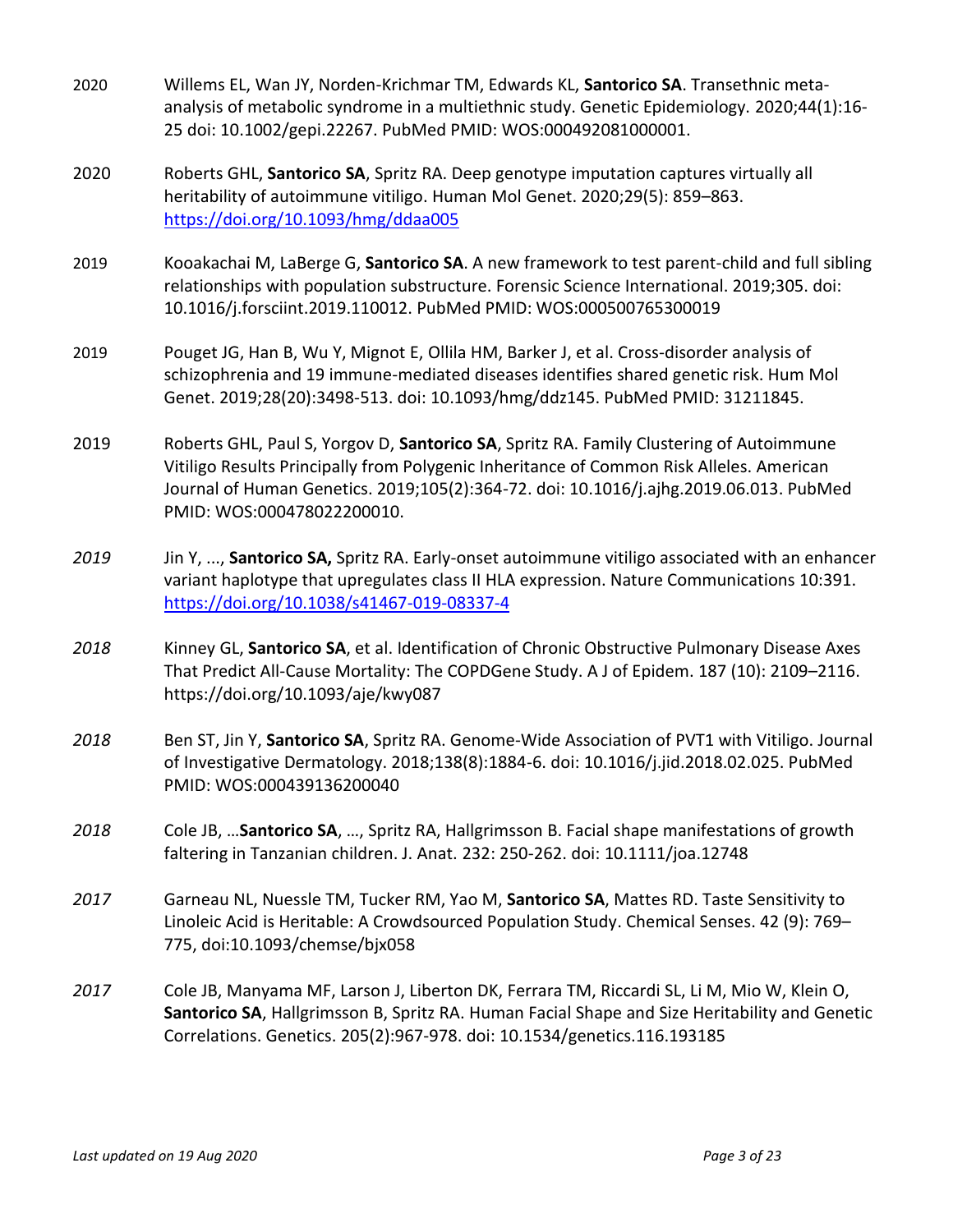- *2017* Jin Y, **Santorico SA**, Spritz RA. Multiple Functional Variants of IFIH1, a Gene Involved in Triggering Innate Immune Responses, Protect against Vitiligo. J Invest Dermatol. 137: 522- 524. doi:10.1016/j.jid.2016.09.021
- *2017* Li M, Cole JB, Manyama M, Larson JR, Liberton DK, Riccardi SL, Ferrara TM, **Santorico SA** et al. Rapid automated landmarking for morphometric analysis of three-dimensional facial scans. J Anat. 230: 607–618. doi:10.1111/joa.12576
- *2017* Wang Z, Manichukal A, Goff DC, Mora S, Ordovas JM, Pajewski NM, … **Santorico SA**, et al. Genetic associations with lipoprotein subfraction measures differ by ethnicity in the multiethnic study of atherosclerosis (MESA). Hum Genet. Springer Berlin Heidelberg; 136(6):715– 26. doi: 10.1007/s00439-017-1782-y
- *2016* Jin Y, ..., **Santorico SA**, Spritz RA. Genome-wide association studies of autoimmune vitiligo identify 23 new risk loci and highlight key pathways and regulatory variants. Nat Genet. 2016;48(11):1418-24. doi: 10.1038/ng.3680
- *2016* Shaffer JR, Orlova E, …, **Santorico SA** et al. Genome-Wide Association Study Reveals Multiple Loci Influencing Normal Human Facial Morphology. PLOS Genetics 12(8): e1006149. doi: 10.1371/journal.pgen.1006149. Top 50 most downloaded of 2016 PLOS Genetics articles
- *2016* Cole JB, Manyama MF, Kimwaga E, Mathayo J, Larson J, Liberton DK, Lukowiak K, Ferrara TM, Riccardi SL, Li M, Mio W, Prochazkova M, Klein O, Williams T, Li H, Jones KL, **Santorico SA**, Hallgrimsson B, Spritz RA. Genomewide Association Study of African Children Identifies Association of SCHIP1 and PDE8A with Facial Size and Shape. PLOS Genetics 12(8): e1006174. doi: 10.1371/journal.pgen.1006174
- *2016* Brumbaugh D, Arruda J, Robbins K, Ir D, **Santorico SA**, Robertson CE, Frank DN. Mode of Delivery Determines Neonatal Pharyngeal Bacterial Composition and Early Intestinal Colonization. Journal of Pediatric Gastroenterology & Nutrition. 63(3):320-328. doi:10.1097/MPG.0000000000001124
- *2016* Lemas DJ, Young BE, Baker PR, Tomczika A, Soderborga TK, Hernandez TL, de la Houssaye BA, Robertson CE, Rudolph MC, Ir D, Patinkin ZW, Krebs NF, **Santorico SA**, Weir T, Barbour LA, Frank DN, Friedman JE. Alterations in human milk leptin and insulin are associated with early changes in the infant intestinal microbiome. Am J Clin Nutr 2016;103(5):1291–300. doi: 10.3945/ajcn.115.126375
- *2016* **Santorico SA**, Hendricks AE. Progress in methods for rare variant association. BMC Genetics; 17(S2):6. doi:10.1186/s12863-015-0316-7
- *2015* Cavalli G, Hayashi M, Jin Y, Yorgov D, **Santorico SA**, Holcomb C, et al. MHC class II superenhancer increases surface expression of HLA-DR and HLA-DQ and affects cytokine production in autoimmune vitiligo. Proceedings of the National Academy of Sciences. 2015;113(5). DOI:10.1073/pnas.1523482113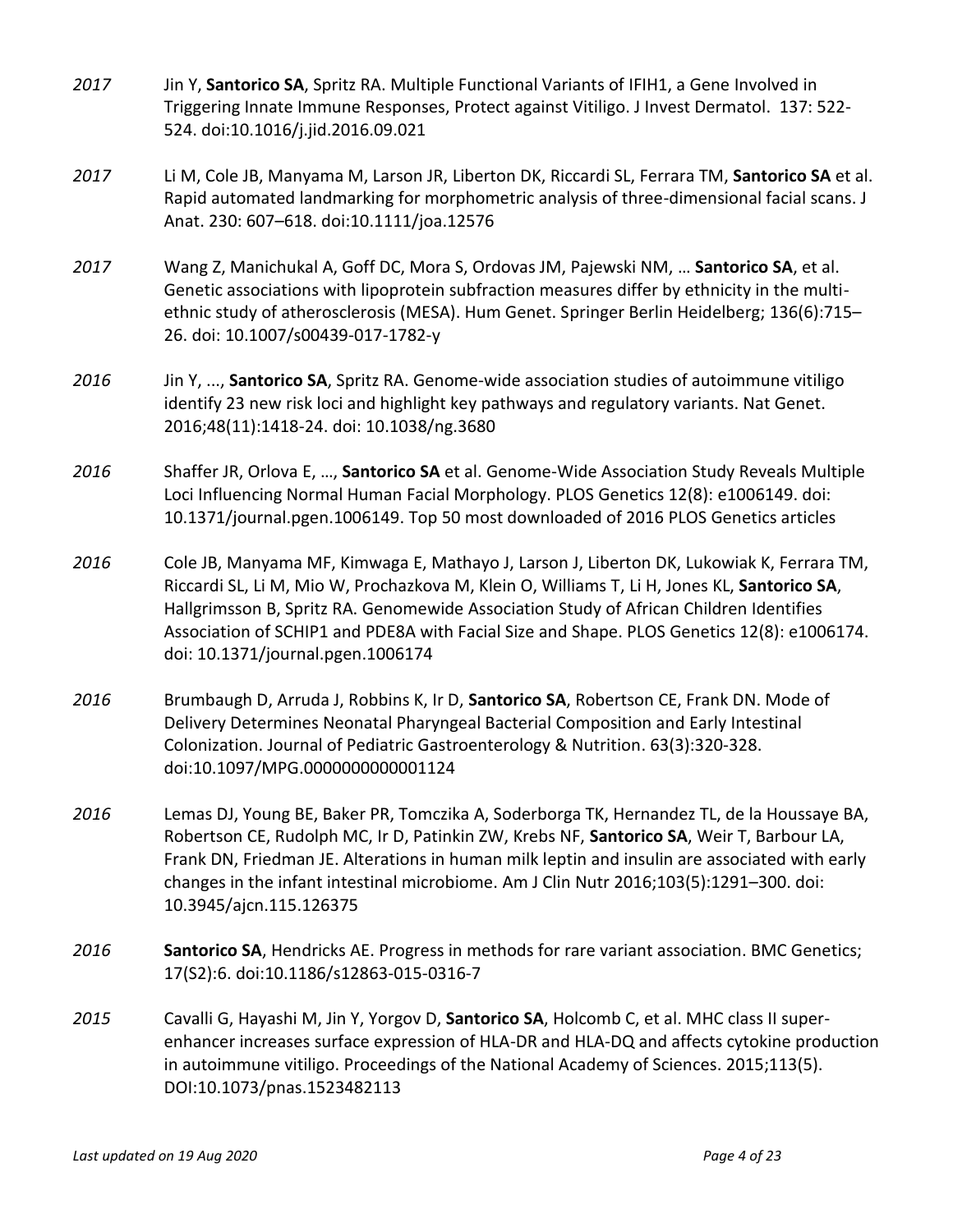- *2015* Hayashi M, Jin Y, Yorgov D, **Santorico SA**, Hagman J, Ferrara TM. Autoimmune vitiligo is associated with gain-of- function by a transcriptional regulator that elevates expression of HLA-A \* 02 : 01 in vivo. Proceedings of the National Academy of Sciences. 2015;113(5). DOI:10.1073/pnas.1525001113
- *2015* Feazel LM, **Santorico SA**, Robertson CE, Bashraheil M, Scott JAG, Frank DN, Hammitt LL. Effects of Vaccination with 10-Valent Pneumococcal Non-Typeable Haemophilus influenza Protein D Conjugate Vaccine (PHiD-CV) on the Nasopharyngeal Microbiome of Kenyan Toddlers. Plos One. 2015;10(6). DOI:10.1371/journal.pone.0128064. PubMed PMID: WOS:000356567400026
- *2015* Nuessle TM, Garneau NL, Sloan MM, **Santorico SA**. Denver Papillae Protocol for Objective Analysis of Fungiform Papillae. Journal of visualized experiments: JoVE. 2015(100):e52860. DOI:10.3791/52860. PubMed PMID: MEDLINE:26131644
- *2014* Bickeböller H, Bailey JN, Beyene J, Cantor RM, Cordell HJ, Culverhouse RC, Engelman CD, Fardo DW, Ghosh S, König IR, Bermejo JL, Melton PE, **Santorico SA**, Satten GA, Sun L, Tintle NL, Ziegler A, MacCluer JW, Almasy L. Genetic Analysis Workshop 18: Methods and strategies for analyzing human sequence and phenotype data in members of extended pedigrees. BMC proceedings. 2014;8(Suppl 1):S1.
- *2014* Bowler RP, Kim V, Regan E, Williams AAA, **Santorico SA**, Make BJ, Lynch DA, Hokanson JE, Washko GR, Bercz P, Soler X, Marchetti N, Criner GJ, Ramsdell J, Han MK, Demeo D, Anzueto A, Comellas A, Crapo JD, Dransfield M, Wells JM, Hersh CP, MacIntyre N, Martinez F, Nath HP, Niewoehner D, Sciurba F, Sharafkhaneh A, Silverman EK, van Beek EJR, Wilson C, Wendt C, Wise RA, Investigators CO. Prediction of Acute Respiratory Disease in Current and Former Smokers With and Without COPD. Chest. 2014;146(4):941-50. DOI:10.1378/chest.13-2946. PubMed PMID: WOS:000343570400023.
- *2014* Castaldi PJ, Dy J, Ross J, Chang Y, Washko GR, Curran-Everett D, Williams A, Lynch DA, Make BJ, Crapo JD, Bowler RP, Regan EA, Hokanson JE, Kinney GL, Han MK, Soler X, Ramsdell JW, Barr RG, Foreman M, van Beek E, Casaburi R, Criner GJ, Lutz SM, Rennard SI, **Santorico S**, Sciurba FC, DeMeo DL, Hersh CP, Silverman EK, Cho MH. Cluster analysis in the COPDGene study identifies subtypes of smokers with distinct patterns of airway disease and emphysema. Thorax. 2014;69(5):415-22. DOI:10.1136/thoraxjnl-2013-203601. PubMed PMID: WOS:000334397800006.
- *2014* Garneau NL, Nuessle TM, Sloan MM, **Santorico SA**, Coughlin BC, Hayes JE. Crowdsourcing taste research: genetic and phenotypic predictors of bitter taste perception as a model. Frontiers in integrative neuroscience. 2014;8:33-. DOI:10.3389/fnint.2014.00033. PubMed PMID: MEDLINE:24904324.
- *2014* **Santorico SA**, Edwards KL. Challenges of Linkage Analysis in the Era of Whole-Genome Sequencing. Genetic Epidemiology. 2014;38:S92-S6. DOI:10.1002/gepi.21832. PubMed PMID: WOS:000340610500015.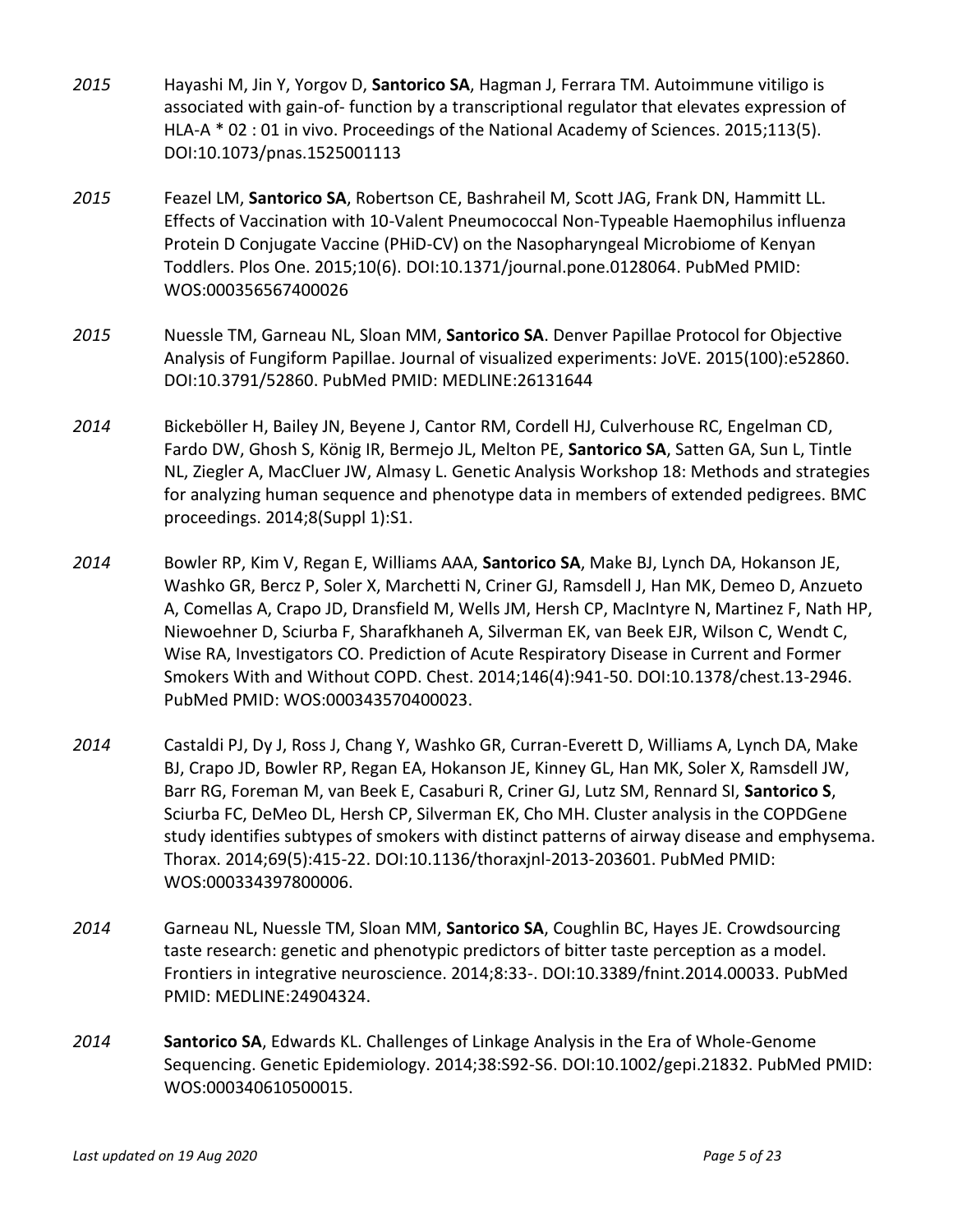- 2014 Yorgov D, Edwards KL, **Santorico SA**. Use of admixture and association for detection of quantitative trait loci in the Type 2 Diabetes Genetic Exploration by Next-Generation Sequencing in Ethnic Samples (T2D-GENES) study. BMC proceedings. 2014;8(Suppl 1):S6.
- *2013* Razzaghi H, Tempczyk-Russell A, Haubold K, **Santorico SA**, Shokati T, Christians U, Churchill ME. Genetic and structure-function studies of missense mutations in human endothelial lipase. PloS one. 2013;8(3):e55716.
- *2012* Razzaghi H, **Santorico SA**, Kamboh MI. Population-Based Resequencing of LIPG and ZNF202 Genes in Subjects with Extreme HDL Levels. Frontiers in genetics. 2012;3. PubMed PMID: MEDLINE:22723803
- *2012* Wu H, Wu MC, Zhi D, **Santorico SA**, Cui X. Statistics for next generation sequencing meeting report. Frontiers in genetics. 2012;3:128-. PubMed PMID: MEDLINE:22811695.
- *2011* Edwards KL, Wan JY, Hutter CM, Fong PY, **Santorico SA**. Multivariate Linkage Scan for Metabolic Syndrome Traits in Families With Type 2 Diabetes. Obesity. 2011;19(6):1235-43. DOI:10.1038/oby.2010.299. PubMed PMID: WOS:000291021600019.
- *2011* Morris TL, Payton ME, **Santorico SA**. A Permutation Test for Compound Symmetry with Application to Gene Expression Data. Journal of Modern Applied Statistical Methods. 2011;10(2):6.
- *2011* Wan JY, Edwards KL, **Santorico SA**. Investigating Genetic and Environmental Correlations between Traits of the Metabolic Syndrome in the Multi-Ethnic GENNID Study. JP Journal of Biostatistics. 2011;6(2):77 - 96.
- *2010* Kippola TA, **Santorico SA**. Methods for Combining Multiple Genome-Wide Linkage Studies. In: Bang HZXKMMVHL, editor. Statistical Methods in Molecular Biology 2010. p. 541-60.
- *2008* Bis JC, Heckbert SR, Smith NL, Reiner AP, Rice K, Lumley T, Hindorff LA, Marciante KD, Enquobahrie DA, **Monks SA**, Psaty BM. Variation in inflammation-related genes and risk of incident nonfatal myocardial infarction or ischemic stroke. Atherosclerosis. 2008;198(1):166- 73. DOI:10.1016/j.atheroselerosis.2007.09.031. PubMed PMID: WOS:000255491800020.
- *2008* Edwards KL, Hutter CM, Wan JY, Kim H, **Monks SA**. Genome-wide linkage scan for the metabolic syndrome: The GENNID study. Obesity. 2008;16(7):1596-601. DOI:10.1038/oby.2008.236. PubMed PMID: WOS:000257325300020.
- *2007* Marciante KD, Bis JC, Rieder MJ, Reiner AP, Lumley T, **Monks SA**, Kooperberg C, Carlson C, Heckbert SR, Psaty BM. Renin-angiotensin system haplotypes and the risk of myocardial infarction and stroke in pharmacologically treated hypertensive patients. American Journal of Epidemiology. 2007;166(1):19-27. DOI:10.1093/aje/kwm059. PubMed PMID: WOS:000247530400005.
- *2006* French B, Lumley T, **Monks SA**, Rice KM, Hindorff LA, Reiner AP, Psaty BM. Simple estimates of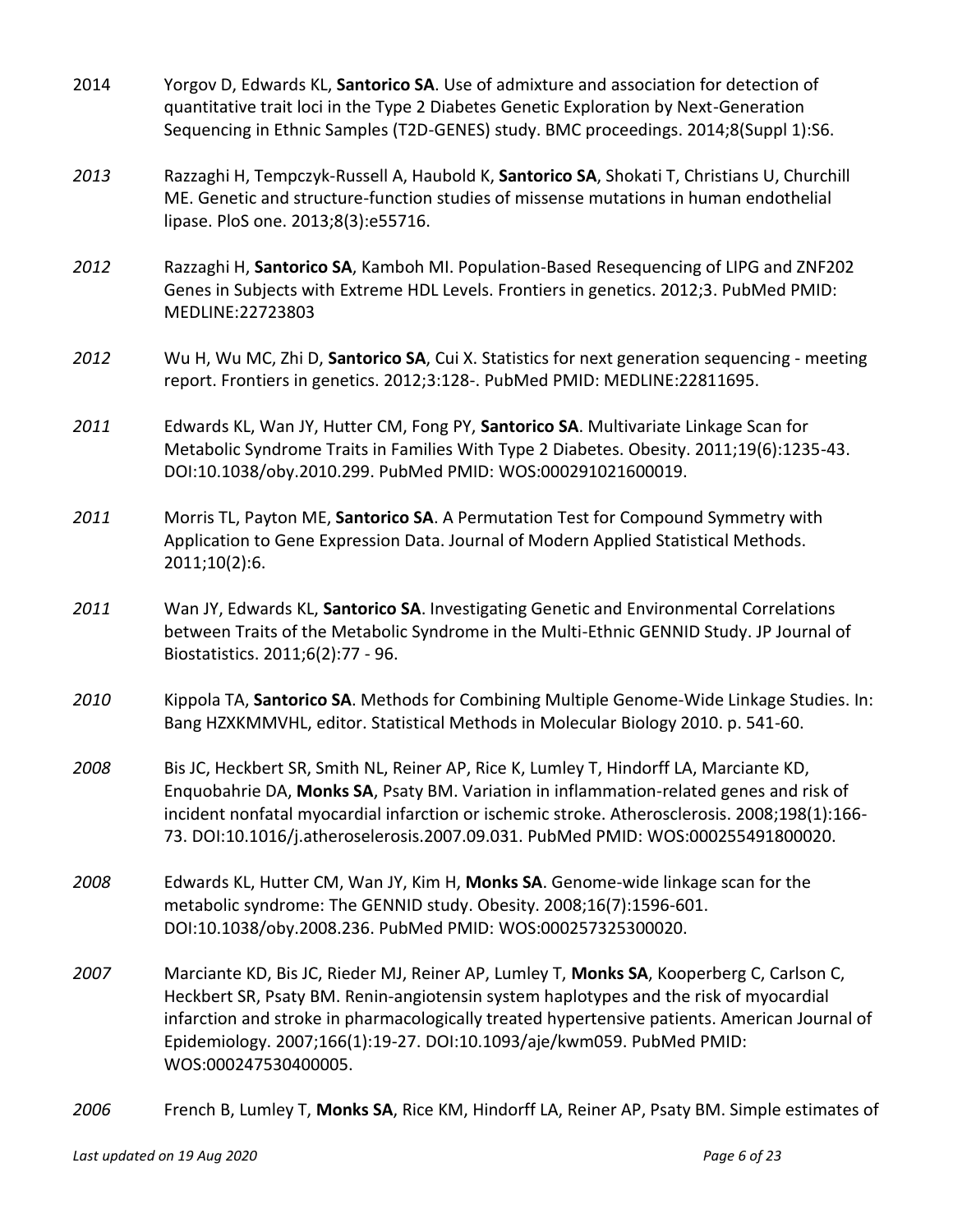haplotype relative risks in case-control data. Genetic Epidemiology. 2006;30(6):485-94. DOI:10.1002/gepi.20161. PubMed PMID: WOS:000239851900003.

- *2006* Hing AV, LeBlond C, Sze RW, Starr JR, **Monks S**, Parisi MA. A novel oculo-oto-facial dysplasia in a native Alaskan community with autosomal recessive inheritance. American Journal of Medical Genetics Part A. 2006;140A(8):804-12. DOI:10.1002/ajmg.a.31160. PubMed PMID: WOS:000236571700002.
- *2006* Sieh W, Edwards KL, Fitzpatrick AL, Srinouanprachanh SL, Farin FM, **Monks SA**, Kronmal RA, Eaton DL. Genetic susceptibility to prostate cancer: prostate-specific antigen and its interaction with the androgen receptor (United States). Cancer Causes & Control. 2006;17(2):187-97. DOI:10.1007/s10552-005-0454-8. PubMed PMID: WOS:000234754500008.
- *2005* Kim H, Hutter CM, **Monks SA**, Edwards KL. Comparison of single-nucleotide polymorphisms and microsatellites in detecting quantitative trait loci for alcoholism: The Collaborative Study on the Genetics of Alcoholism. Bmc Genetics. 2005;6. DOI:S5 10.1186/1471-2156-6-s1-s5. PubMed PMID: WOS:000236103400005.
- *2005* **Monks SA**. Statistical Issues in Ecogenetic Studies. Gene-Environment Interactions: Fundamentals of Ecogenetics. 2005:73-88.
- *2005* Simon JS, Karnoub MC, Devlin DJ, Arreaza MG, Qiu P, **Monks SA**, Severino ME, Deutsch P, Palmisano J, Sachs AB, Bayne ML, Plump AS, Schadt EE. Sequence variation in NPC1L1 and association with improved LDL-cholesterol lowering in response to ezetimibe treatment. Genomics. 2005;86(6):648-56. DOI:10.1016/j.ygeno.2005.08.007. PubMed PMID: WOS:000234396200003.
- *2005* Schadt EE, Lamb J, Yang X, Zhu J, Edwards S, GuhaThakurta D, Sieberts SK, **Monks S**, Reitman M, Zhang CS, Lum PY, Leonardson A, Thieringer R, Metzger JM, Yang LM, Castle J, Zhu HY, Kash SF, Drake TA, Sachs A, Lusis AJ. An integrative genomics approach to infer causal associations between gene expression and disease. Nature Genetics. 2005;37(7):710-7. DOI:10.1038/ng1589. PubMed PMID: WOS:000230196400017.
- *2004* **Monks SA**, Leonardson A, Zhu H, Cundiff P, Pietrusiak P, Edwards S, Phillips JW, Sachs A, Schadt EE. Genetic inheritance of gene expression in human cell lines. American Journal of Human Genetics. 2004;75(6):1094-105. DOI:10.1086/426461. PubMed PMID: WOS:000224866400013.
- *2003* Austin MA, Edwards KL, **Monks SA**, Koprowicz KM, Brunzell JD, Motulsky AG, Mahaney MC, Hixson JE. Genome-wide scan for quantitative trait loci influencing LDL size and plasma triglyceride in familial hypertriglyceridemia. Journal of Lipid Research. 2003;44(11):2161-8. DOI:10.1194/jlr.M300272-JLR200. PubMed PMID: WOS:000187011300016.
- *2003* Schadt EE, **Monks SA**, Drake TA, Lusis AJ, Che N, Colinayo V, Ruff TG, Milligan SB, Lamb JR, Cavet G, Linsley PS, Mao M, Stoughton RB, Friend SH. Genetics of gene expression surveyed in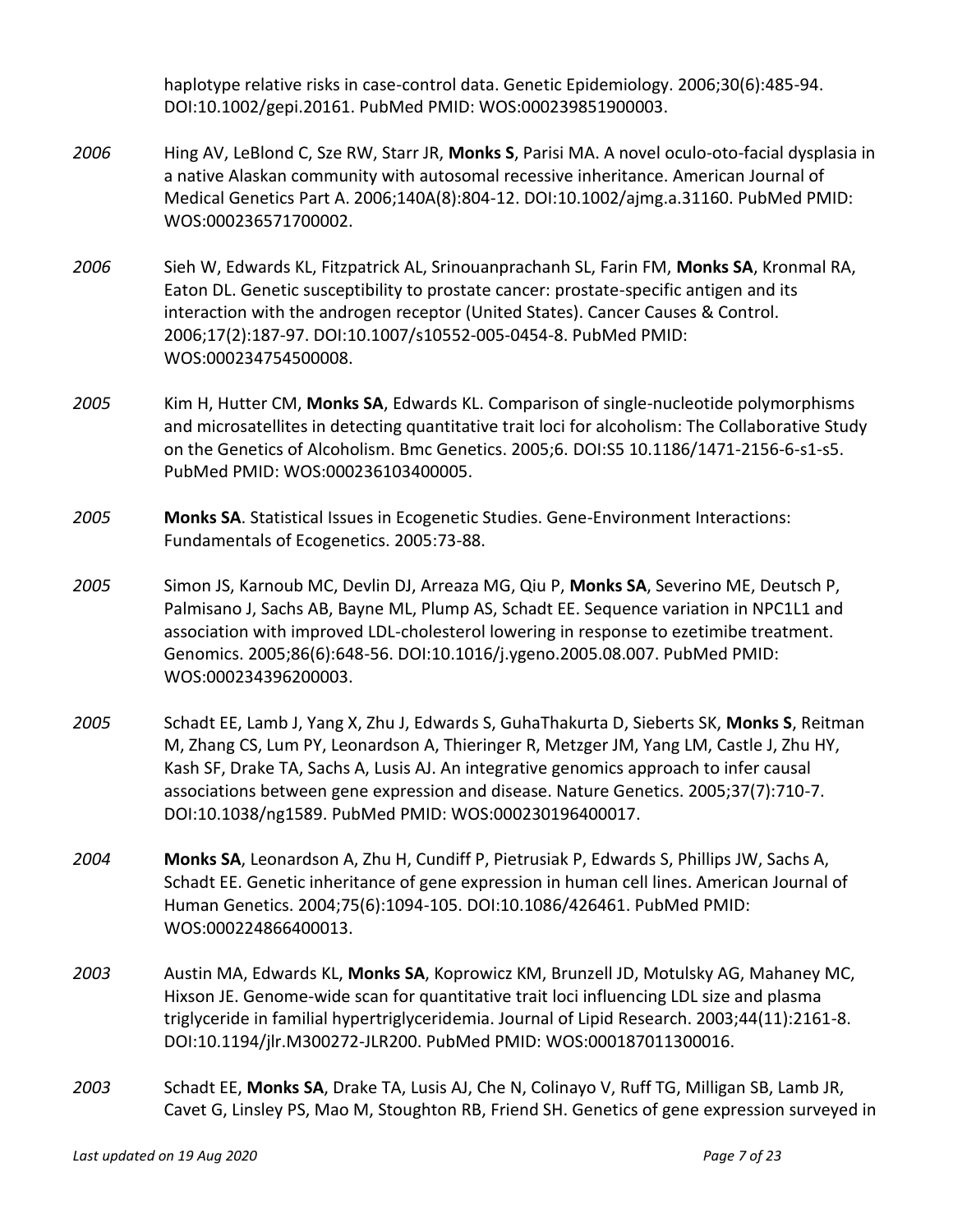maize, mouse and man. Nature. 2003;422(6929):297-302. DOI:10.1038/nature01482. PubMed PMID: WOS:000181637300037.

- *2003* Schadt EE, **Monks SA**, Friend SH. A new paradigm for drug discovery: integrating clinical, genetic, genomic and molecular phenotype data to identify drug targets. Biochemical Society Transactions. 2003;31:437-43. DOI:10.1042/bst0310437. PubMed PMID: WOS:000182338800032.
- *2002* Hastings MD, Bates SJ, Blackstone EA, **Monks S**, Mutabingwa TK, Sibley CH. Highly pyrimethamine-resistant alleles of dihydrofolate reductase in isolates of Plasmodium falciparum from Tanzania. Transactions of the Royal Society of Tropical Medicine and Hygiene. 2002;96(6):674-6. DOI:10.1016/s0035-9203(02)90349-4. PubMed PMID: WOS:000181165200024.
- *2002* LaGasse JM, Palmer JP, Brantley MS, Nepom GT, Leech NJ, McCulloch DK, Rowe RE, Hagopian WA, **Monks S**. Successful prospective prediction of type 1 diabetes in schoolchildren through multiple defined autoantibodies - An 8-year follow-up of the Washington State Diabetes Prediction Study. Diabetes Care. 2002;25(3):505-11. DOI:10.2337/diacare.25.3.505. PubMed PMID: WOS:000174168500015.
- *2002* Mberu EK, Nzila AM, Nduati E, Ross A, **Monks S**, Kokwaro GO, Watkins WM, Sibley CH. Plasmodium falciparum: in vitro activity of sulfadoxine and dapsone in field isolates from Kenya: point mutations in dihydropteroate synthase may not be the only determinants in sulfa resistance. Experimental Parasitology. 2002;101(2-3):90-6. DOI:Pii s0014- 4894(02)00108-x 10.1016/s0014-4894(02)00108-x. PubMed PMID: WOS:000179436600002.
- *2000* Martin ER, **Monks SA**, Warren LL, Kaplan NL. A test for linkage and association in general pedigrees: The pedigree disequilibrium test. American Journal of Human Genetics. 2000;67(1):146-54. DOI:10.1086/302957. PubMed PMID: WOS:000088926900017.
- *2000* **Monks SA**, Kaplan NL. Removing the sampling restrictions from family-based tests of association for a quantitative-trait locus. American Journal of Human Genetics. 2000;66(2):576-92. DOI:10.1086/302745. PubMed PMID: WOS:000088373100025.
- *2000* Nzila AM, Nduati E, Mberu EK, Sibley CH, **Monks SA**, Winstanley PA, Watkins WM. Molecular evidence of greater selective pressure for drug resistance exerted by the long-acting antifolate pyrimethaminel/sulfadoxine compared with the shorter-acting chlorproguanil/dapsone on Kenyan Plasmodium falciparum. Journal of Infectious Diseases. 2000;181(6):2023-8. DOI:10.1086/315520. PubMed PMID: WOS:000087923900021.
- *1999* Anderson JL, Hauser ER, Martin ER, Scott WK, Ashley-Koch A, Kim KJ, **Monks SA**, Haynes CS, Speer MC, Pericak-Vance MA. Complete genomic screen for disease susceptibility loci in nuclear families. Genetic Epidemiology. 1999;17:S473-S8. PubMed PMID: WOS:000083945800074.
- *1999* **Monks SA**, Martin ER, Umbach DM, Kaplan NL. Two tests of association for a susceptibility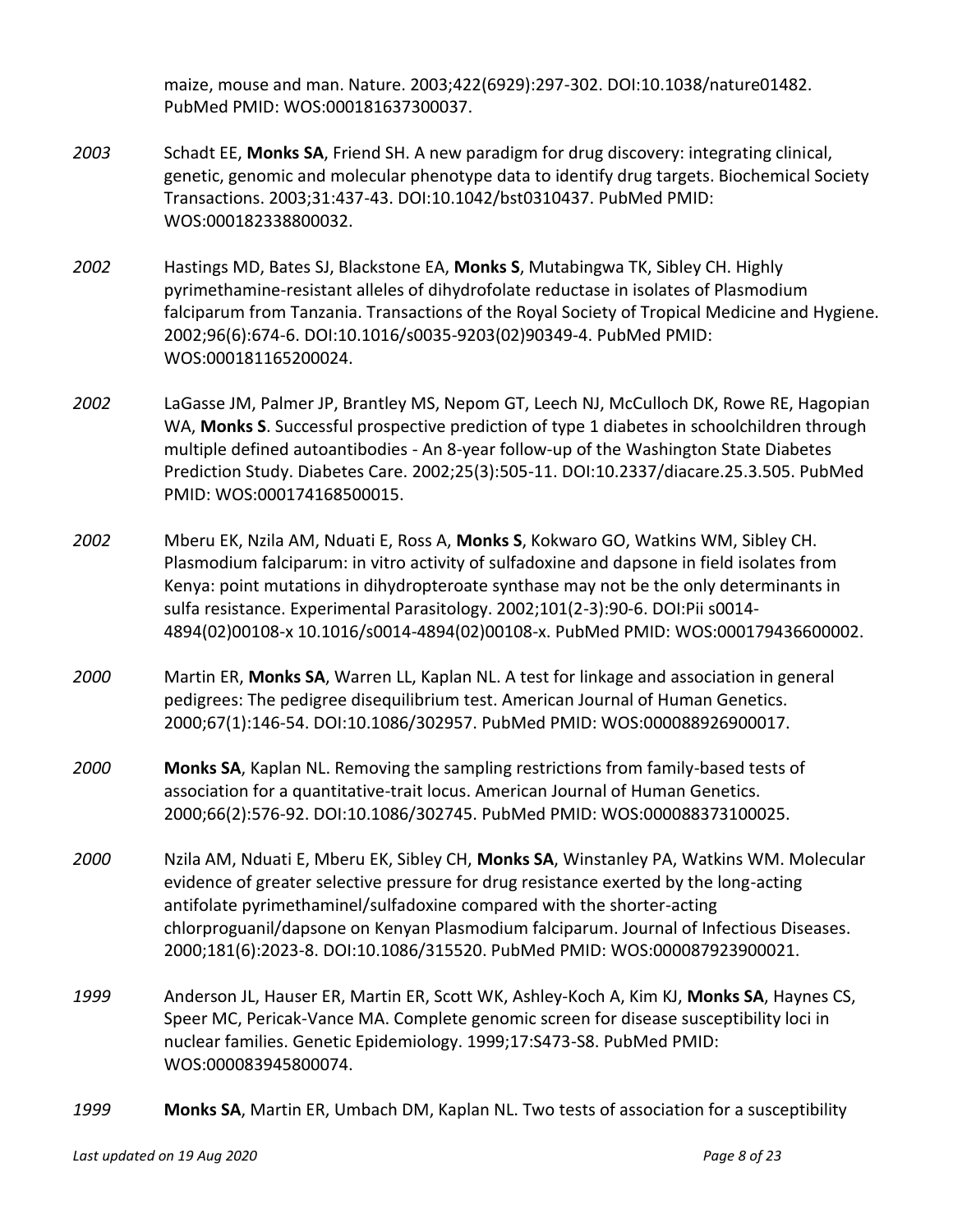locus for families of variable size: An example using two sampling strategies. Genetic Epidemiology. 1999;17:S655-S60. PubMed PMID: WOS:000083945800105.

*1998* **Monks SA**, Kaplan NL, Weir BS. A comparative study of sibship tests of linkage and/or association. American Journal of Human Genetics. 1998;63(5):1507-16. DOI:10.1086/302104. PubMed PMID: WOS:000076985200027.

## **PEER REVIEWED BOOK CHAPTER**

2015 Moore CM, Wagner BD, Kroehl M, **Santorico SA**, Juarez-Colunga E, Lutz S, Barón AE (2015) Vignette 7.3 Women in Biostatistics: A Case of Success in the United States in Advancing Women in Science – An International Perspective. Springer

## **PUBLICATIONS IN PROGRESS**

- *In revision* Wan JW, Goodman D, Willems EL, Freeland ER, Norden-Krichmar TM, **Santorico SA**, Edwards KL, American Diabetes GENNID Study Group. Racial/Ethnic Differences in Familial Aggregation of Metabolic Syndrome Features
- *In revision* Mountain BJ, **Santorico SA**, LaBerge G. A Comparative Analysis of Likelihood Ratio Statistical Ranking to Expected Match Ratios and Estimated Kinship Ratios for Familial DNA Search Applications
- *In revision* Garneau NL, Schowinsky V, Santorico SA, Mattes RD, Tucker RM. Evidence for Genetic Variation in GPR120 and Fatty Acid Taste Response
- *In revision* Yorgov D, Santorico SA. A High-Resolution Simulated Latinos Dataset with Inferred Local Ancestries

## **FUNDED GRANTS**

Regeneron Genetics Santorico/Spritz 2017-current Genetic analysis of autoimmune vitiligo Role: PI

NIH R25 HL131486 Kittleson (PI) 1/15/2016-12/31/2018 Colorado Summer Institute in Biostatistics (CoSIBS) Role: Co-I, Instructor and Group Mentor

NIH R03 DE025363 Shaikh (PI) 9/1/2015-5/31/2017 Genomewide Copy Number Variation Analysis and Association with Facial Shape Variation Role: Co-I

CU Denver CRISP grant Santorico (PI) 7/1/2015-8/31/2015 Genetic variation in a putative fat receptor protein and its effect on oral fat detection Role: PI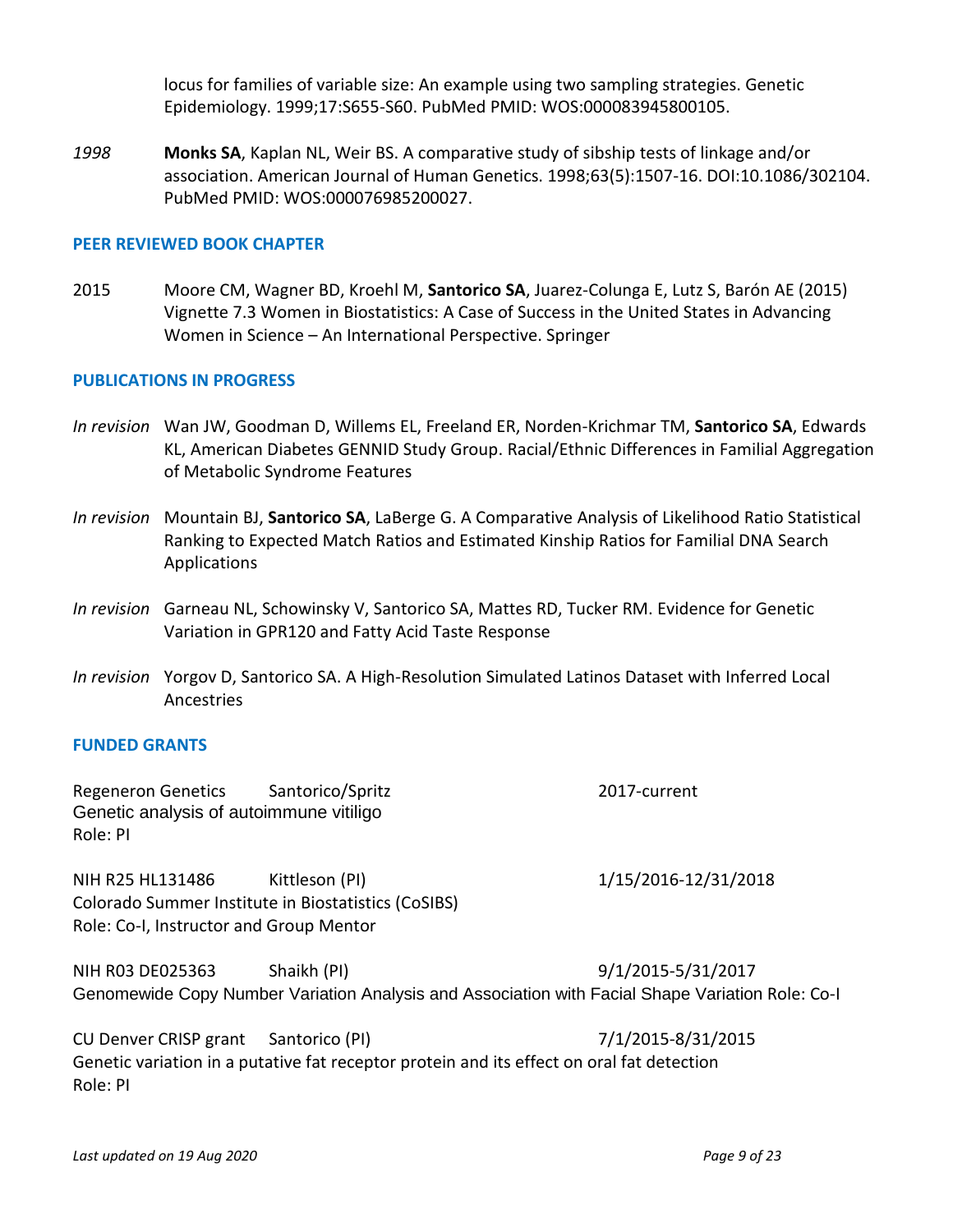| <b>CU Denver BIPM</b>                                                                            | Santorico (PI)<br>Optimized genetic risk prediction for vitiligo and its use to define disease subtypes Role: PI           | 6/1/2015-5/31/2016      |
|--------------------------------------------------------------------------------------------------|----------------------------------------------------------------------------------------------------------------------------|-------------------------|
| NIH R01 AR065951<br>Arthritis and Musculoskeletal and Skin Diseases<br>Role: Co-I                | Spritz (PI)<br>Identification and Analysis of Causal Variants: Follow-Up on Genome-Wide Association Studies for            | 4/1/2014-3/31/2017      |
| NIH R01 HL113189<br>Role: Sub-contract PI                                                        | Edwards (PI)<br>Identifying Genes Underlying Linkage Peaks for Clusters of CVD Risk Factors in a Multi-Ethnic Family Study | 2/1/2014 - 03/31/2017   |
| NIJ 2013-DN-BX-K005 Spritz (PI)<br>Genetic Analysis of Facial Shape and Appearance<br>Role: Co-I |                                                                                                                            | 4/1/2014-3/31/2017      |
| NIH R01 AR056292<br><b>Genetic Studies of Vitiligo</b><br>Role: Co-I                             | Spritz (PI)                                                                                                                | 7/1/2013 - 6/30/2017    |
| Linda Crnic Institute<br>Role: Co-I                                                              | Spritz (PI)<br>Genetic Analysis of Autoimmunity in Down Syndrome                                                           | $4/1/2013 - 3/31/14$    |
| ADA 1-13-GSK-13<br>Role: Co-I                                                                    | Friedman (PI)<br>Role of maternal obesity and type 2 diabetes on development of the infant microbiome and adiposity        | 1/1/2013-12/31/2015     |
| NIH R01 HL089897<br>Genetic Epidemiology of COPD<br>Role: Co-I                                   | Crapo/Silverman (PIs)                                                                                                      | 8/1/2012-7/31/2015      |
| NIH X01 HG006829<br><b>GWAS of Orofacial Shape in Africans</b><br>Role: Co-I                     | Spritz (PI)                                                                                                                | 12/15/2011 - 12/14/2016 |
| CU Denver, Center for Faculty Development<br>Role: PI                                            | Creation of an online tutorial for R statistical software                                                                  | 7/1/2009-6/31/2010      |
| CU Denver, CLAS<br><b>Research Dissemination Grant</b><br>Role: PI                               | Santorico (PI)                                                                                                             | 2009                    |
| NIH U01DE020054                                                                                  | Spritz (PI)<br>Genetic Determinants of Orofacial Shape and Relationship to Cleft Lip/Palate                                | 9/1/2009-8/31/2014      |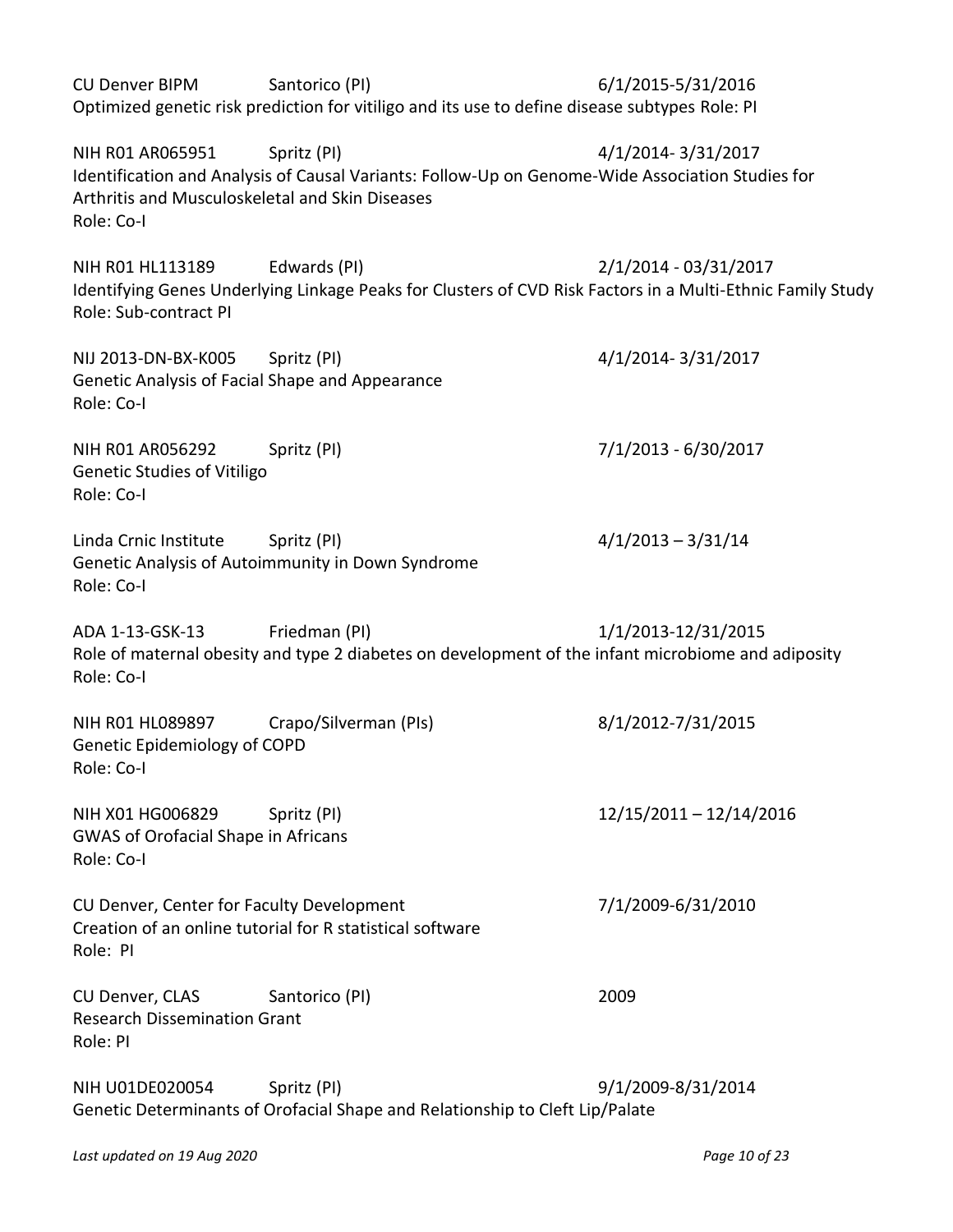OSU, CAS Monks (PI) 7/2007 Building a Toolbox for Understanding the Genetics of Complex Traits Role: PI OSU A&S Dean's Incentive Grant 7/1/2006-7/31/2006 Finding Racial Differences in the Genetic and Environmental Causes of the Metabolic Syndrome Role: PI Subcontract with UW Childrens Hospital 7/1/2005 – 6/30/2006 Homozygosity Mapping of Oculo-Oto-Facial Dysplasia Role: Subcontract PI Subcontract UW, CHRU Psaty (PI) 9/1/2004 – 8/31/2006 Anti-hypertensive Drug-Gene Interactions and CV Events Role: Subcontract PI OSU A&S Summer Research Grant 6 and 8/1/2005-8/31/2005 Separating the Wheat from the Chaff: Use of Dimension Reduction Methods in Large Scale Genomic Studies Role: PI OSU A&S Dean's Incentive Grant 7/1/2005-7/31/2005 Using Caution in the Analysis of Multi-site Human Genetic Studies Role: PI Subcontract UW Edwards (PI)  $\qquad 8/16/2004 - 8/15/2005$ Centers for Genomics and Public Health Role: Subcontract PI Rosetta Inpharmatics Monks (PI)  $\frac{8}{1/2002-7/31/2004}$ Genetics of Gene Expression for Identification of Susceptibility Genes Role: PI UW-Biostatistics Monks (PI) 7/1/2003-6/30/2004 Elucidating the genetic web: a theoretical framework for model-free tests of genetic interaction Role: PI NIH R01 CA097934 Lagunoff (PI) 4/1/2003-3/31/2004 Interactions of KSHV and Endothelial Cells Role: Co-I NIH R01 GM032618 Nester (PI) 7/1/2002-2/28/2004 Molecular Basis of Crown Gall Tumorigenesis Role: Co-I

Role: Co-I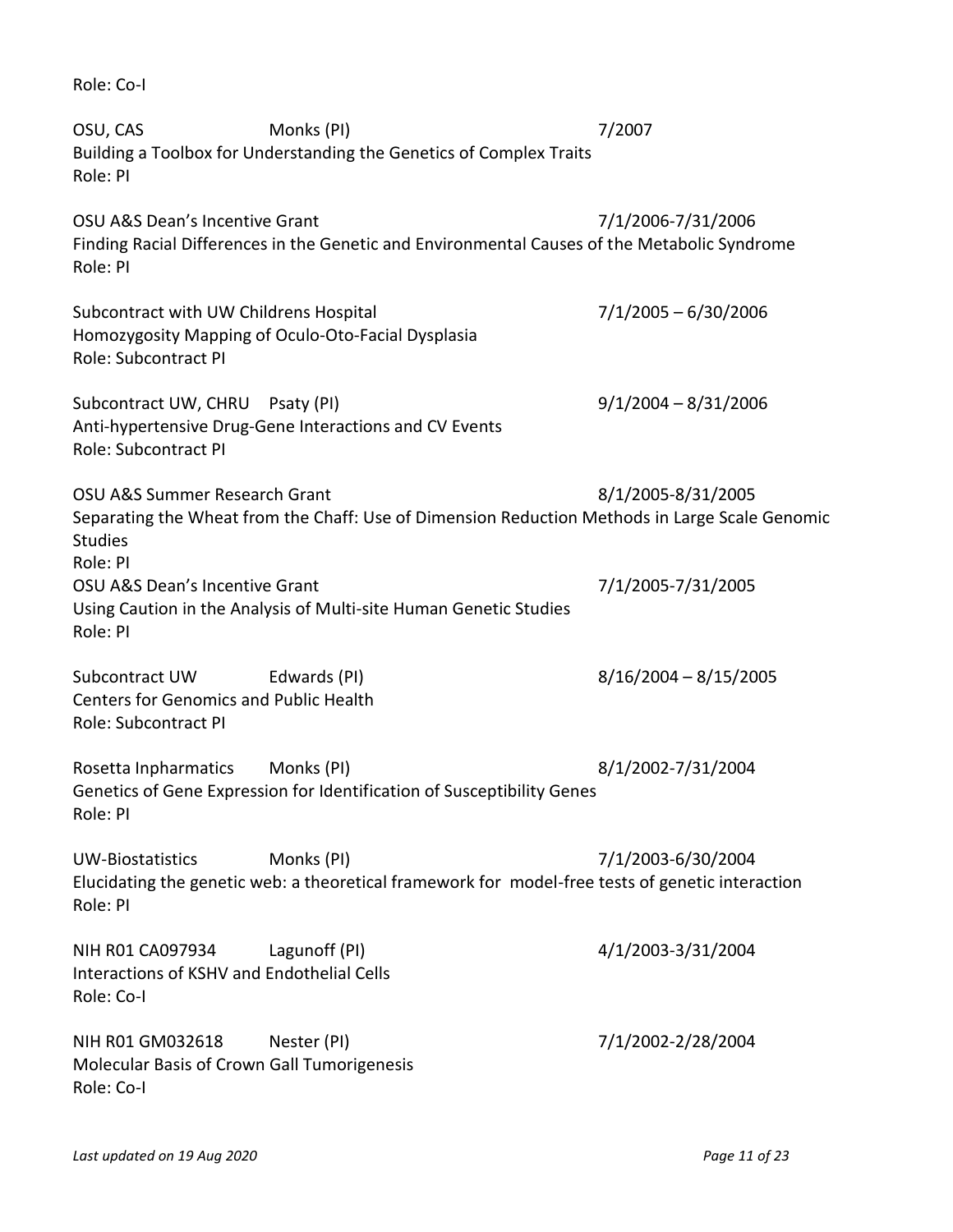ACPH/CDC Edwards (PI) 10/1/2001-9/30/2005 UW Center for Genomics and Public Health Role: Co-I

NIH U01 AG016976 Kukull (PI) 7/1/2000-6/30/2001 Alzheimer's Disease Data Coordinating Center Role: Co-I

NIH R01 HL050268 Austin (PI) 6/1/2000-5/31/2001 Genetics of the Metabolic Syndrome in Japanese Americans Role: Co-I

NIH R01 HL049513 Austin (PI)  $7/1/1999-6/30/2001$ Genetic Epidemiology of Hypertriglyceridemia Role: Co-I

# **INVITED TALKS**

"Progress and opportunities in human genetic studies for complex traits" Colorado State University, Department of Statistics (November 2019) "Cheek to Cheek: Genetic Discoveries and You" CU Denver Inaugural Distinguished Faculty Lecture, video available at [https://youtu.be/kwBZ1\\_3k\\_tY](https://youtu.be/kwBZ1_3k_tY) (April 2019) "Cheek to Cheek: Genetic Discoveries and You" Invited talk at the 2019 Mountain States Regional Genetics Network (MSRGN) Genetics Summit (September 2019) "It's all relative: genetic discoveries and you" Seminar at STEAMposium (September 2019) "Progress and opportunities in human genetic studies for complex traits"Invited seminar at Colorado State University, Dep't of Statistics (November 2019) "The power of statistics in genetics: examples from forensics, precision medicine, and trans-ethnic studies," Tulane University, Department of Mathematics (December 2018) "Genetic risk prediction for complex traits and its relationship to sub-phenotypes in vitiligo" Symposium on Advances in Genomics, Epidemiology and Statistics (SAGES) (May 2018) "Genetic risk prediction for complex traits: an example using generalized vitiligo" 4th annual Mini-Symposium on the Power of Informatics to Advance Health (April 2017) "Understanding the genetics of complex traits post GWAS: an example using generalized vitiligo" University of California – Irvine (January 2017) Talk at Celebrating the History of NC State Statistics: 75 Years of Excellence – Conference (October 2016) "Putting the Person in Genomics" Public seminar at the Denver Museum of Nature & Science (September 2015) "Mathematical Modeling of the Effects of Sperm Donor Limits on Consanguinity and Disease Incidence" Annual Meeting for the American Association of Tissue Banks, Keystone, CO (September 2012) "An Exploration into the Microbiome" Department of Biostatistics at the University of Alabama Birmingham (September 2011) "Dimension Reduction Methods in the Study Of The Genetics Of Gene Expression" Colorado State University Department of Statistics (February 2010) "Dimension Reduction Techniques for Genetic Studies of Gene Expression" CU Denver Department of Integrative Biology (February 2009)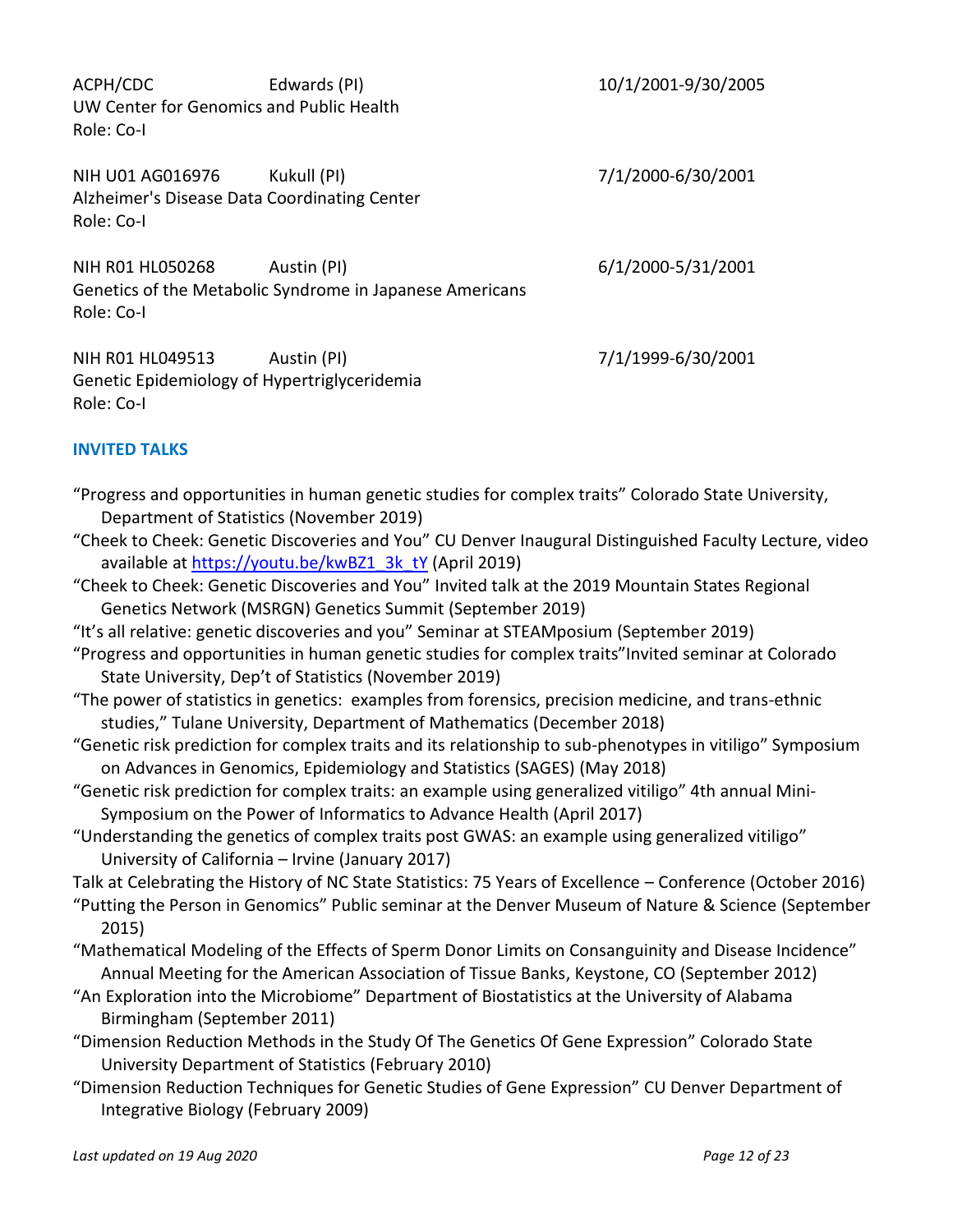- "Dimension Reduction Techniques for Genetic Studies of Gene Expression" Department of Mathematical and Statistical Sciences, University of Colorado Denver (2008)
- "Dimension Reduction Techniques for Genetic Studies of Gene Expression" Department of Anatomy and Neurobiology, University of Tennessee, Memphis (2008)
- "Dimension Reduction Methods in the Study of the Genetics of Gene Expression" Human Medical Genetics Seminar Series, University of Colorado Denver (March 2011)
- "Hunting for disease genes using multi-ethnic samples" Department of Mathematical and Statistical Sciences, University of Colorado Denver (2008)
- "Genetic Inheritance of Gene Expression in Humans" Department of Statistics, University of Nebraska-Lincoln (2006)
- "Genetic influences on gene expression in humans" University of Michigan, Department of Biostatistics (2005)
- "Expression QTLs" Oklahoma Medical Research Foundation (2005)
- "The use of genetics, genomics and statistics to unravel complex traits" Women in Rheumatology Meeting (2004)
- "The Genetics of Gene Expression in Mice" at the Keystone Symposia: Human genome sequence variation and the inherited basis of common disease (2004)
- "Integrating clinical, genetic, genomic, and molecular phenotype data to dissect a complex trait" Department of Statistics, North Carolina State University (2003)
- "Integrating clinical, genetic, genomic, and molecular phenotype data to dissect a complex trait" University of Washington Cardiovascular Health Research Unit (2003)
- "Integrating clinical, genetic, genomic, and molecular phenotype data to dissect a complex trait" University of Alabama Section on Statistical Genetics (2003)
- "Genetics of gene expression surveyed in maize, mouse and man," Wellcome Trust Advanced Course in Human Genome Analysis: Genetic Analysis of Multifactorial Diseases (2003)
- "The genetics of gene expression: a survey of maize, mouse and man" Centre National de Genotypage, Evry, France (2002)
- "Exploring the Genetics of Gene Expression in Humans" Rosetta Inpharmatics (2002)
- "Fine mapping of quantitative trait loci using gametic phase disequilibrium within general pedigrees" Gordon Research Conference in Quantitative Genetics and Genomics (2001)
- "Removing the Size Restrictions from Family-based Tests of Association for a Quantitative Trait Locus" Department of Biostatistics, University of North Carolina (1999)
- "Removing the Size Restrictions from Family-based Tests of Association for a Quantitative Trait Locus" Department of Mathematical Sciences, University of Arkansas (1999)
- "Removing the Size Restrictions from Family-based Tests of Association for a Quantitative Trait Locus" Department of Biostatistics, University of Michigan (1999)
- "Removing the Size Restrictions from Family-based Tests of Association for a Quantitative Trait Locus" Department of Biostatistics, University of Washington (1999)
- "Family-based association testing: a review of days gone by and greater things to come," Department of Genetics, University of Washington (1999)

# **CONTRIBUTED PRESENTATIONS (ABSTRACTS PEER REVIEWED, PRIMARY PRESENTER)**

"Genetic risk prediction and subtyping for generalized vitiligo" Poster presentation, Annual Meeting of the American Society of Human Genetics. (October 2016)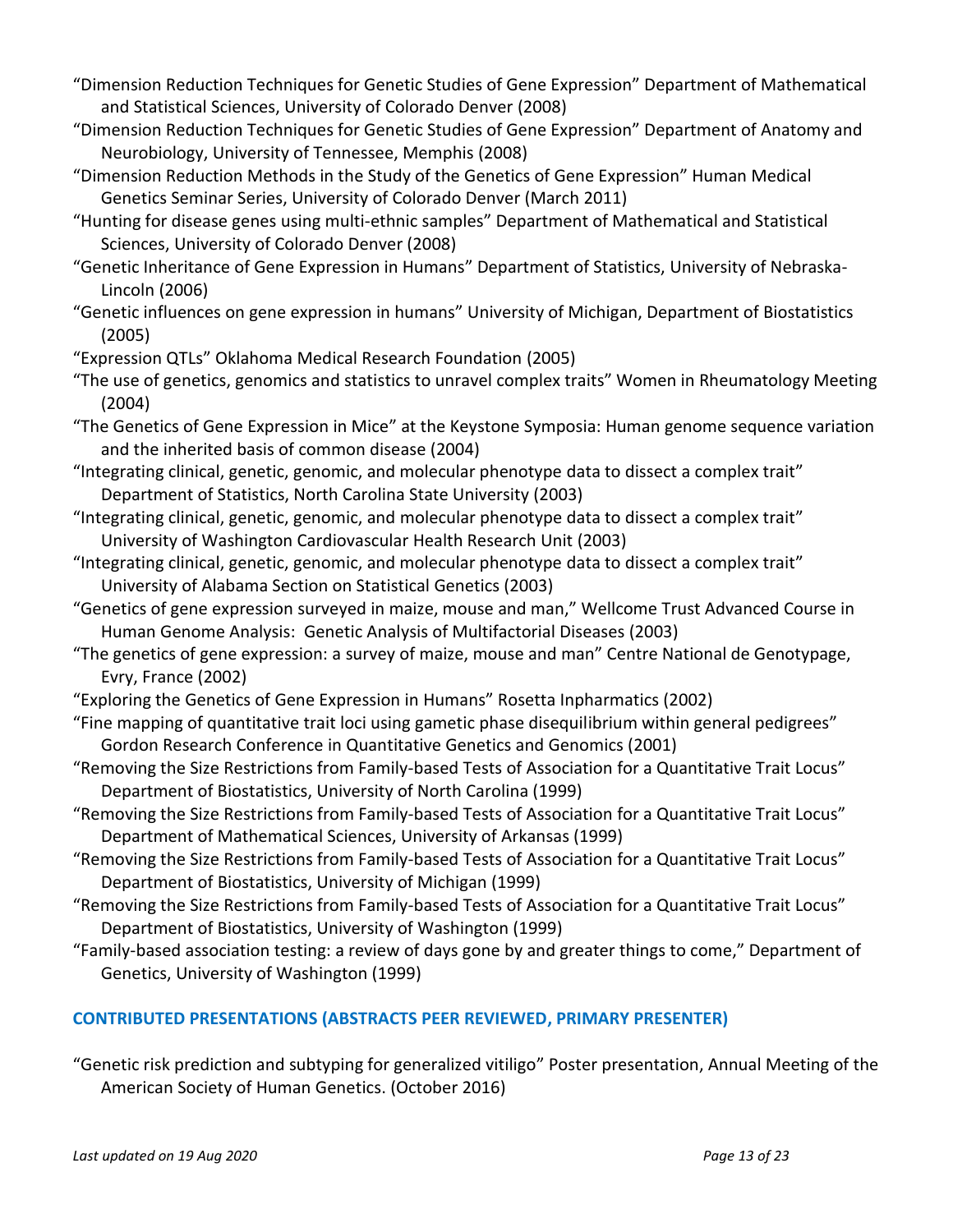- "A comparison of genetic risk prediction and subtyping for generalized vitiligo" Poster presentation, Annual Meeting of the International Genetic Epidemiology Society (October 2016)
- "Genome-wide association studies of vitiligo implicate 100 loci in disease risk" Poster presentation, Annual Meeting of the American Society of Human Genetics. *Selected as one of 42 posters from 2800 to be highlighted as an ASHG Poster Walk* (October 2015)
- "Optimized genetic risk prediction for vitiligo and its use to define disease subtypes" Poster presentation, Annual Meeting of the International Genetic Epidemiology Society (October 2015)
- "Dimension Reduction Methods in the Study of the Genetics of Gene Expression" Meeting of the Eastern North American Region of the International Biometric Society (2007)
- "An innovative approach that synthesizes expression profiles, genotypes and phenotypes" Meeting of the Eastern North American Region of the International Biometric Society (2004)
- "Unraveling complex traits through the genetics of gene expression" Oral presentation, Annual Meeting of the American Society of Human Genetics (2002)
- "Extensions of transmission/disequilibrium tests for correlated data or how to use your entire dataset for a test of linkage and association" Poster presentation, Annual Meeting of the American Society of Human Genetics (1999)
- "Sibship tests of genetic association and/or linkage in the absence of parental information: Joint Statistical Meeting (1998)
- "A comparative study of sibship tests of linkage and/or association" Poster presentation, Annual Meeting of the American Society of Human Genetics (1998)
- "A sibship test of linkage in the absence of parental information" Poster presentation, Annual Meeting of the American Society of Human Genetics (1997)

# **SEMINARS/WORKSHOPS PRESENTED**

- "An Introduction to Data Visualization with RStudio" for the Justice Research and Statistics Association (November 2018)
- "Variant Collapsing Approaches" at Genetic Analysis Workshop 19, served as group leader and presenter, Vienna, Austria (Fall 2014)
- "Genetic Testing for Health, Disease & Ancestry or: How Statistics Helped Me Learn to Stop Worrying and Love My Genes," CU-Denver Mini STEM School (March 2014)
- "Use of Local Ancestry in Tests of Association," CU-Denver, Human Medical Genetics Program Retreat (November 2013)
- "Role of Linkage in Whole Genome Sequence Data" at Genetics Analysis Workshop 18, served as group leader and presenter, Stevenson, WA (October 2012)
- "Unsupervised Learning Techniques Applied to Clinical and CT Variables in COPD" presented at the COPDGene Investigator's Meeting held in Boston, MA (November 2011)
- Organizer and moderator for the NIH funded conference: "Statistical Analyses for Next Generation Sequencing" held in Birmingham, AL (September 2011)
- "Unsupervised Learning Techniques Based on Linear Models" presented at the COPDGene Subtype Working Group Summer Workshop held in Denver, CO (August 2011)
- "To combine or not to combine" COPDGene Investigators Meeting (2008)
- "I Have to Take What? (How to Get Thru Your Enrollment Period)" OSU Faculty Fellows (2007)
- "Genetic inheritance of gene expression in humans" The Third Seattle Symposium in Biostatistics Statistical Genetics and Genomics (2005)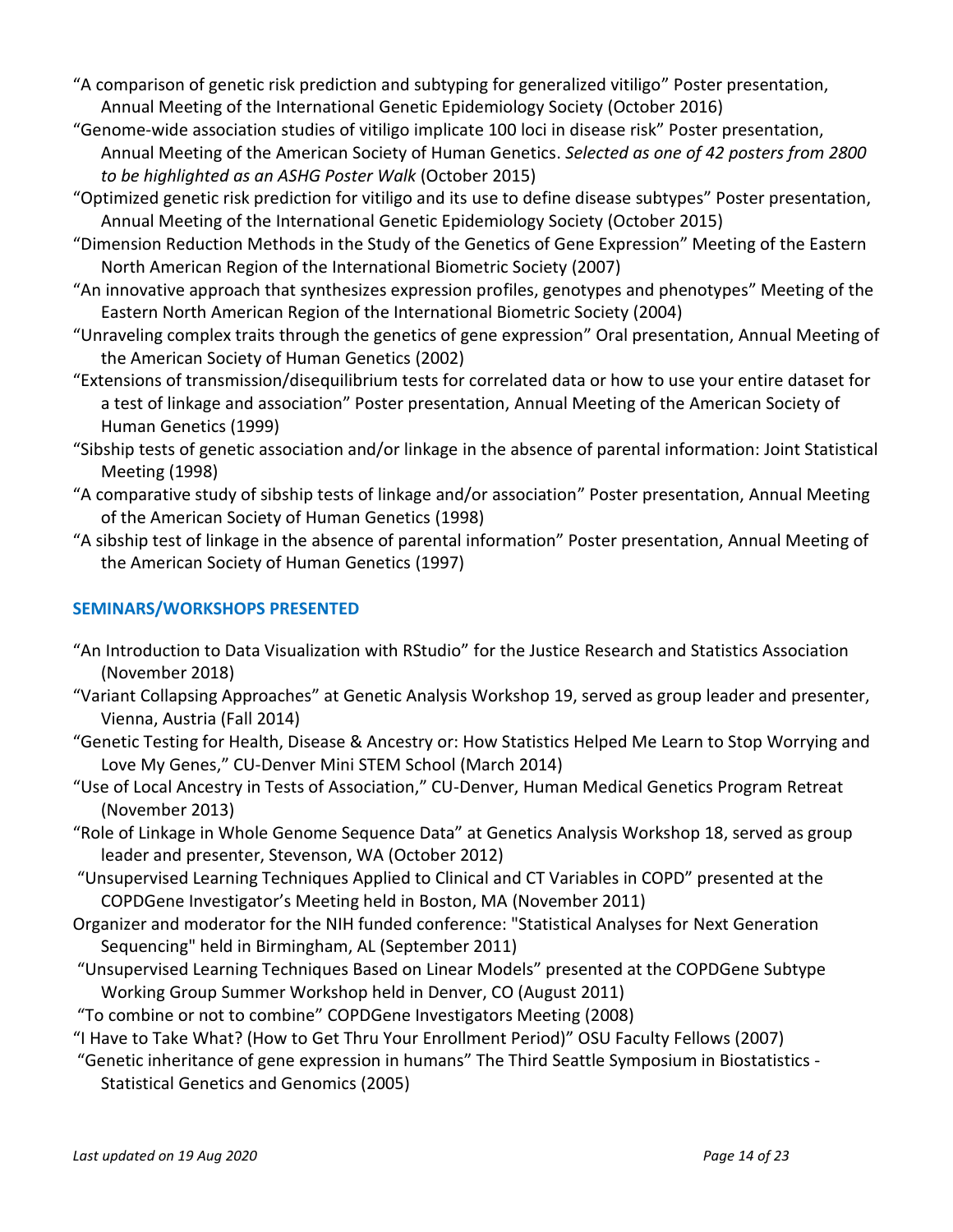- "Genetics of expression by use of dimension reduction techniques" NSF Research Coordination Network Retreat: Development, Evaluation, & Dissemination of Methods for the Analysis of Gene Expression (2005)
- "What do you need to know to do quantitative research in genetics or genomics?" Department of Statistics, Oklahoma State University (2004)
- "RAS genes, antihypertensive drugs, and the risk of MI or stroke: methods and preliminary results" NHLBI Ancillary Pharmacogenetics Investigators Meeting (2004)
- "Genetic influences on gene expression in humans" Department of Biostatistics, University of Washington (2004)

"Studying the genetics of gene expression in humans," Puget Sound Chapter of the ASA (2002)

- "The genetics of gene expression: a survey of maize, mouse and man" Department of Biostatistics, University of Washington (2002)
- "Hunting the elusive disease gene" Careers in Statistics Seminar, Shorewood High School (2002)
- "What can I do with a degree in statistics?" Local meeting of the American Statistical Association (2001)
- "Studying the genetics of gene expression" Workshop in Statistical Genetics and Computational Molecular Biology (2001)
- "Linkage disequilibrium studies: the what, why, when and how" Interactive Seminar in Public Health Genetics, University of Washington (2000)

# **PROFESSIONAL ORGANIZATIONS**

American Society of Human Genetics

American Statistical Association

International Genetic Epidemiology Society (IGES)

Member of the IGES Education Committee (Fall 2013-present, Co-chair 2017-)

Member of the IGES ELSI (ethical, legal, and social implications) Committee (Fall 2019-)

Society for the Advancement of Chicanos and Native Americans in Science

## **COURSES TAUGHT**

| Advanced Statistical Methods for Research MATH 6388   |                  | <b>CU Denver</b>          |
|-------------------------------------------------------|------------------|---------------------------|
| Advanced Methods in Statistical Learning II MATH 6840 |                  | <b>CU Denver</b>          |
| <b>Applied Statistics</b>                             | MATH 4830/5830   | <b>CU Denver</b>          |
| <b>Bayesian Statistics</b>                            | <b>MATH 7926</b> | <b>CU Denver</b>          |
| Categorical Data Analysis                             | <b>MATH 7826</b> | <b>CU Denver</b>          |
| <b>Introductory Statistics</b>                        | <b>MATH2830</b>  | <b>CU Denver</b>          |
| <b>Mathematical Statistics I</b>                      | <b>MATH 7381</b> | <b>CU Denver</b>          |
| <b>Mathematical Statistics II</b>                     | <b>MATH 7382</b> | <b>CU Denver</b>          |
| <b>Methods in Statistical Genetics</b>                | <b>MATH 7826</b> | <b>CU Denver</b>          |
| <b>MS Project</b>                                     | MATH 5960        | <b>CU Denver</b>          |
| Multivariate Methods                                  | <b>MATH 6395</b> | <b>CU Denver</b>          |
| Readings: Applied Prob/Stats                          | MATH 7926        | <b>CU Denver</b>          |
| Research Experience for Teachers                      | <b>MATH 5016</b> | <b>CU Denver</b>          |
| <b>Statistical Theory</b>                             | <b>MATH 3382</b> | <b>CU Denver</b>          |
| Workshop in Statistical Consulting                    | <b>MATH 6330</b> | <b>CU Denver</b>          |
| <b>Categorical Data Analysis</b>                      | <b>STAT 5073</b> | Oklahoma State University |
|                                                       |                  |                           |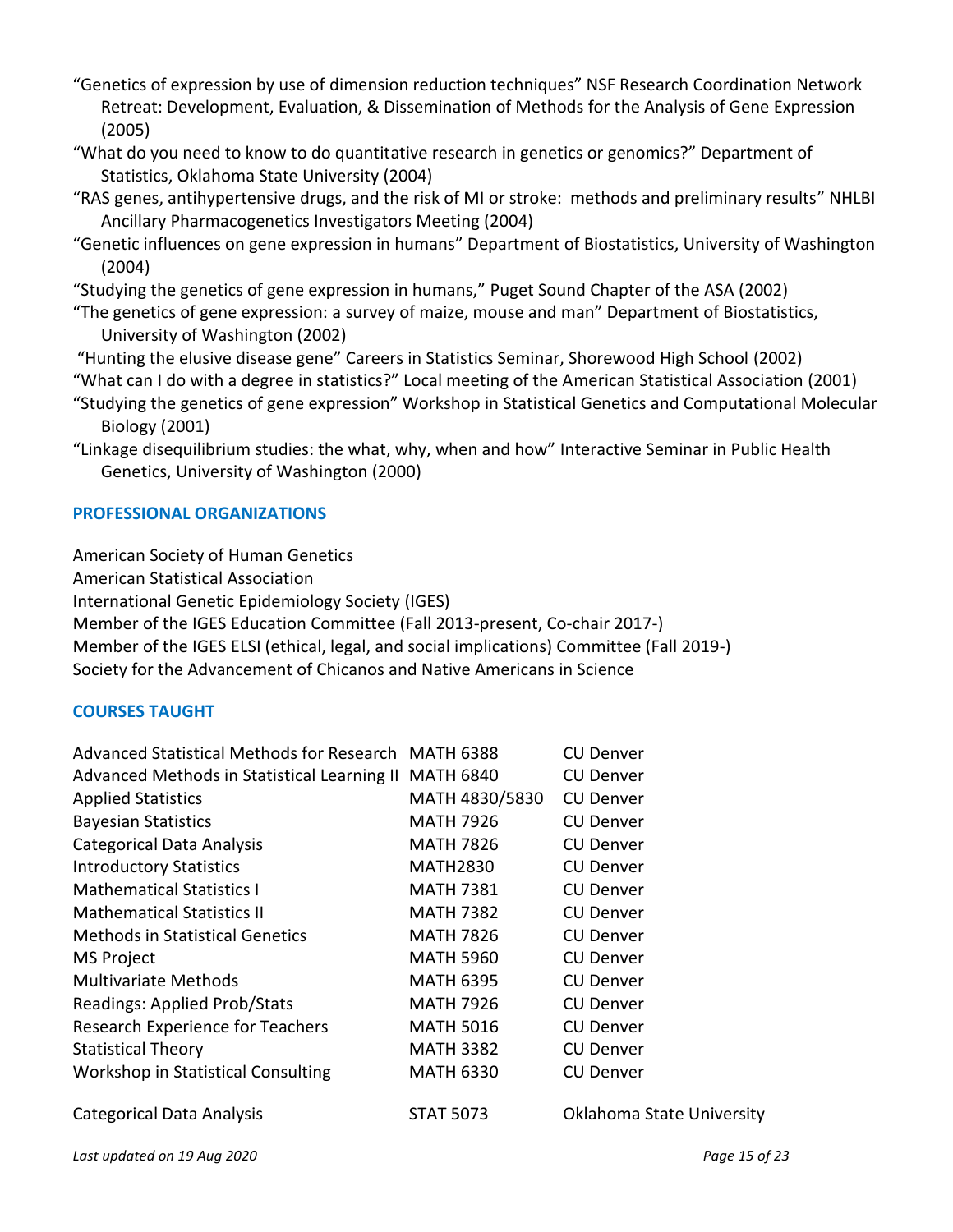| Seminar in Public Health Genetics                     |                                                     | <b>PHG 580</b>   | University of Washington          |
|-------------------------------------------------------|-----------------------------------------------------|------------------|-----------------------------------|
| Statistical Methods in Genetic Epidemiology BIOST 516 |                                                     |                  | University of Washington          |
|                                                       | <b>Statistical Genetics II: Quantitative Traits</b> | <b>BIOST 551</b> | University of Washington          |
| <b>Introduction to Statistics</b>                     |                                                     | <b>STAT 311</b>  | North Carolina State University   |
| <b>ADVISEES</b>                                       |                                                     |                  | * INDICATES SUCCESSFUL GRADUATION |
| Ph.D. Advisor                                         |                                                     |                  |                                   |
| Sum 2020-                                             | Math & Stat Sciences                                |                  | Megan Duff                        |
| Sum 2016-2020*                                        | Math & Stat Sciences                                |                  | <b>Emileigh Willems</b>           |
| Sum 2016-2019*                                        | Math & Stat Sciences                                |                  | Monchai Kooakachai                |
| Fall 2015-2019*                                       | Math & Stat Sciences                                |                  | Subrata Paul                      |
| Fall 2015-2019*                                       | Math & Stat Sciences                                |                  | Mengjie Yao                       |
| Fall 2010-2016*                                       | Math & Stat Sciences                                |                  | Daniel Yorgov                     |
| Spr 2006-2009*                                        | <b>OSU Statistics</b>                               |                  | <b>Qiang Guo</b>                  |
| Fall 2004-2008*                                       | <b>OSU Statistics</b>                               |                  | Leon Shi                          |
| Ph.D. Co-Advisor                                      |                                                     |                  |                                   |
| Spr 2015-2019*                                        | Human Medical Genetics & Genomics Program           |                  | Genevieve Anderson                |
| Ph.D. Advisory Committee Member                       |                                                     |                  |                                   |
| Sum 2018-present                                      | Math & Stat Sciences                                |                  | Minh Chau Nguyen                  |
| Fall 2017- present                                    | Math & Stat Sciences                                |                  | Lucas Ortiz                       |
| Fall 2017-2020*                                       | Math & Stat Sciences                                |                  | Megan Sorenson                    |
| Sum 2014-2019*                                        | Human Medical Genetics and Genomics Program         |                  | Ashley Montoya                    |
| Fall 2017-2019*                                       | Math & Stat Sciences                                |                  | Lauren Hall                       |
| Fall 2016-2018*                                       | Math & Stat Sciences                                |                  | Aaron Nielsen                     |
| Fall 2014-2018*                                       | Human Medical Genetics and Genomics Program         |                  | Jonathan Shortt                   |
| Fall 2012-2016*                                       | Human Medical Genetics and Genomics Program         |                  | Joanne Cole                       |
| Fall 2011-2016*                                       | Math & Stat Sciences                                |                  | Sesha Dassanayaka                 |
| Sum 2012-2014*                                        | <b>Biostatistics &amp; Informatics</b>              |                  | Miranda Kroehl                    |
| Spr 2010-2013*                                        | <b>Biostatistics &amp; Informatics</b>              |                  | Daniel Dvorkin                    |
| Fall 2008-2011*                                       | Math & Stat Sciences                                |                  | Melissa Santos                    |
| <b>Fall 2008</b>                                      | Math & Stat Sciences                                |                  | Deb Batistas                      |
| Spr 2005-2007*                                        | <b>OSU Statistics</b>                               |                  | Amy Wagler                        |
| Spr 2006-2007*                                        | <b>OSU Statistics</b>                               |                  | <b>Tracy Morris</b>               |
| Sum 2003-2008*                                        | <b>UW Biostatistics</b>                             |                  | Elisabeth Rosenthal               |
| Fall 2003-2006*                                       | <b>UW Epidemiology</b>                              |                  | Josh Bis                          |

Fall 2003-2006\* UW Epidemiology **Shenaz Hussain** Fall 2000-2003\* UW Epidemiology **Helen Kim** 

Lectures in Applied Statistics **BIOST 111** University of Washington

Methods in Statistical Genetics STAT 5910/6910 Oklahoma State University Multivariate Analysis **STAT 5513** Oklahoma State University Multivariate Methods **STAT 5063** Oklahoma State University Statistics for Experimenters II STAT 5023 Oklahoma State University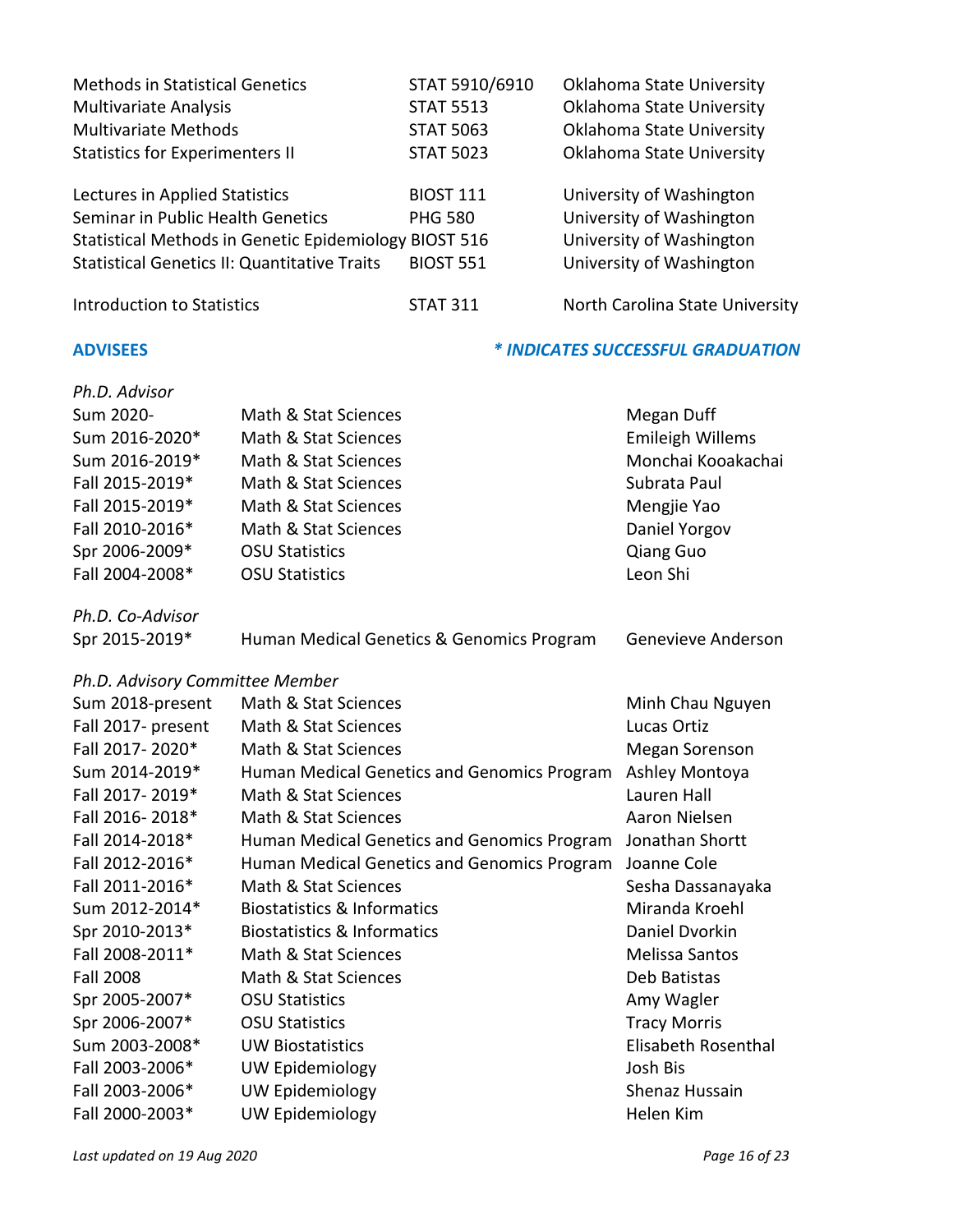| M.S. Project Advisor |                                  |           |
|----------------------|----------------------------------|-----------|
| Fall 2020-           | Math & Stat Sciences             | Megan     |
| Fall 2019-2020*      | Math & Stat Sciences             | Emma C    |
| Fall 2019-2020*      | Math & Stat Sciences             | Michael   |
| Fall 2019-2020       | Math & Stat Sciences             | Pitshou   |
| Fall 2019-2020*      | Math & Stat Sciences             | Eric Olb  |
| Fall 2019-2020*      | Math & Stat Sciences             | Danielle  |
| Fall 2019-2020*      | Math & Stat Sciences             | Nichola   |
| Fall 2019*           | Math & Stat Sciences             | Michael   |
| Fall 2019*           | Math & Stat Sciences             | Arlin Ta  |
| Summer 2019*         | Math & Stat Sciences             | Kate Bo   |
| Spring 2018*         | Math & Stat Sciences             | Emileigl  |
| Fall 2017*           | Math & Stat Sciences             | Xingmer   |
| Spring 2016*         | Math & Stat Sciences             | Mengjie   |
| Spring 2016*         | Math & Stat Sciences             | Long Fu   |
| Fall 2013-2014*      | Math & Stat Sciences             | Carlo M   |
| Fall 2011-2014*      | Math & Stat Sciences             | Melissa   |
| Fall 2009-2012*      | Math & Stat Sciences             | Rebecca   |
| Fall 2010-2012*      | Math & Stat Sciences             | Brittany  |
| Spr 2005-2007*       | <b>OSU Statistics</b>            | Aiwu Zh   |
| Fall 2002-2006*      | <b>UW Biostatistics</b>          | Jia Wan   |
| Spr 2001-2002*       | <b>UW Public Health Genetics</b> | Erin Pfie |

## *M.S. Advisory Committee Member*

| Spring 2020*   | Math & Stat Sciences                 | <b>Valentinas</b> |
|----------------|--------------------------------------|-------------------|
| Spring 2019*   | Math & Stat Sciences                 | Matt Lanz         |
| Spring 2018*   | Math & Stat Sciences                 | Minh Cha          |
| Fall 2017*     | Math & Stat Sciences                 | Megan So          |
| Spring 2017*   | Math & Stat Sciences                 | Jason Fage        |
| Spring 2017*   | Math & Stat Sciences                 | Lauren Ha         |
| Fall 2016*     | Math & Stat Sciences                 | Lucas Orti        |
| Sum 2015-2016* | <b>Biostatistics and Informatics</b> | Yonghua Z         |
| Spr 2016*      | Math & Stat Sciences                 | Chris Fildis      |
| Spr 2015*      | Math & Stat Sciences                 | <b>Kraig Thor</b> |
| Spr 2014*      | Math & Stat Sciences                 | Zhiyuan G         |
| Spr 2012*      | Math & Stat Sciences                 | Xinchen G         |
| Spr 2012*      | Math & Stat Sciences                 | <b>Aaron Nie</b>  |
| Spr 2009-2011* | <b>Integrated Sciences</b>           | John Quin         |
| Fall 2009 *    | Math & Stat Sciences                 | Sidney Ph         |
| Spr 2010-2011* | Math & Stat Sciences                 | Philip Wal        |
| Spr 2009-2010* | Math & Stat Sciences                 | Shoshana          |
| Spr 2009*      | Math & Stat Sciences                 | Sara Schm         |
| Fall 2008*     | Math & Stat Sciences                 | Sarah Toc         |
| Spr 2006-2007* | <b>OSU Statistics</b>                | Hui Zeng          |
| Spr 2006-2007* | <b>OSU Statistics</b>                | Sungmi Br         |

Megan Duff Emma Collins Michael Ingram Pitshou Duki Nzazi Eric Olberding Danielle Totten Nicholas Weaver Michael Phillips Arlin Tawzer Kate Booth Emileigh Willems Xingmeng Zhao Mengjie Yao Carlo Morales Melissa Bilbao Rebecca Crepin Brittany Schaffer Aiwu Zhang Erin Pfieffer

Valentinas Sungaila Minh Chau Nguyen Megan Sorenson Jason Fagerness Lauren Hall Lucas Ortiz s and Informatics and Information and Information and Information and Information and Informatics V Chris Fildish Kraig Thomas Zhivuan Guan Xinchen Gu Aaron Nielson John Quinn Sidney Phoon Philip Wallis Shoshana Rosskamm Sara Schmitt Sarah Tocheri Hui Zeng Sungmi Brown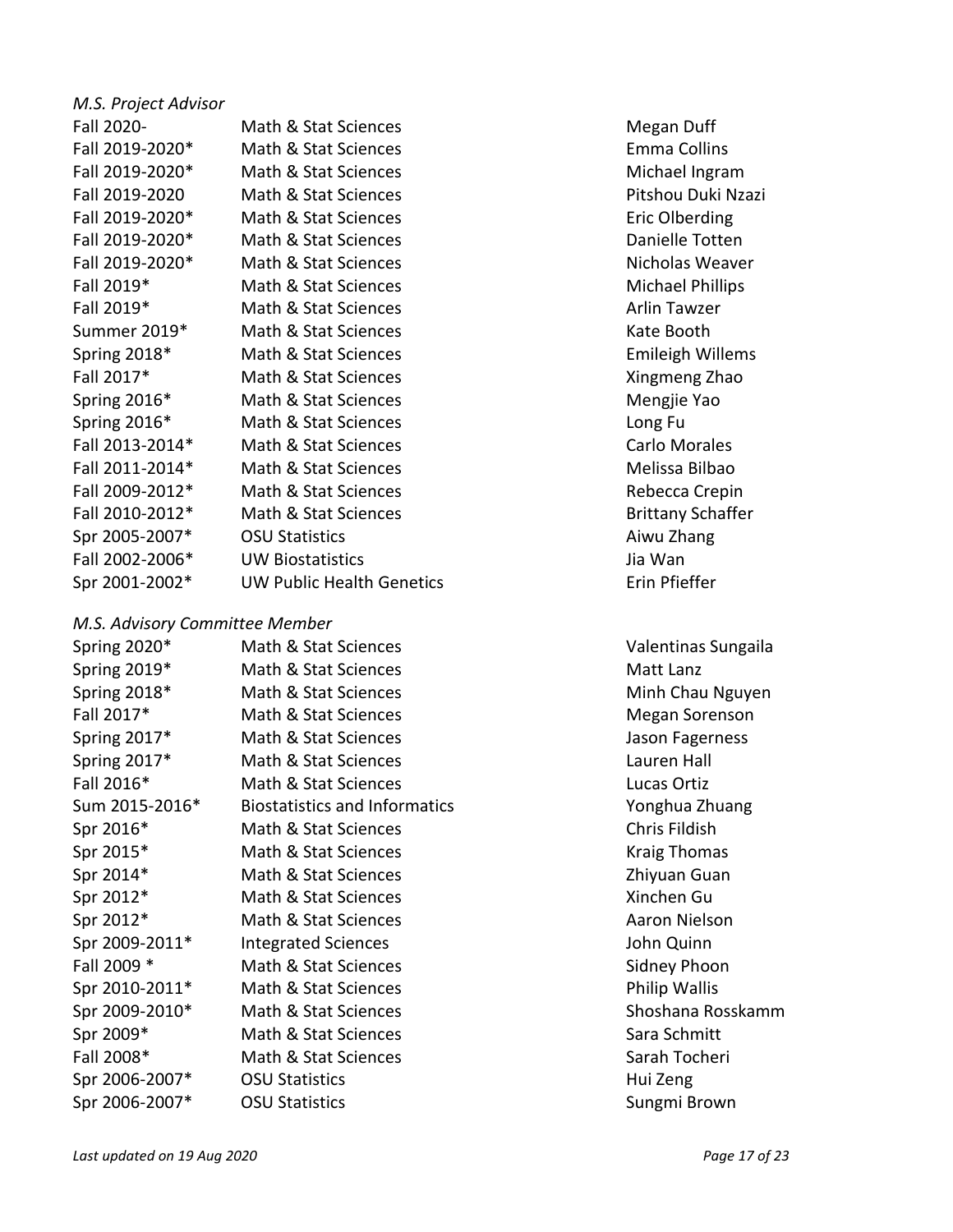| Spr 2005-2006*                             | <b>OSU Statistics</b>                             | Yanina Grant        |
|--------------------------------------------|---------------------------------------------------|---------------------|
| Spr 2005-2006*                             | <b>OSU Statistics</b>                             | Janae Nicholson     |
| Fall 2003*                                 | <b>UW Biostatistics</b>                           | Dongmei Yu          |
| Graduate Certificate in Applied Statistics |                                                   |                     |
| Spr 2014*                                  | Primary advisor                                   | Abdullah Al Masud   |
| Spr 2014*                                  | Primary advisor                                   | DeVon Farago        |
| Spr 2014*                                  | Reader                                            | Parvaneh Darafshi   |
| Fall 2012*                                 | Primary advisor                                   | Joshua Browning     |
| <b>Undergraduate Honors</b>                |                                                   |                     |
| Fall 2017*                                 | Primary advisor                                   | <b>Wyatt Miller</b> |
|                                            | Undergraduate Research Opportunity Program (UROP) |                     |
| Fall $2016 - 2017*$                        | Primary advisor                                   | Sierra Niemiec      |
|                                            | Undergraduate Certificate in Applied Statistics   |                     |
| Spr2019*                                   | Reader                                            | Jiayi You           |
| Spr2018*                                   | Primary advisor                                   | Na Zhuo             |
| Spr2017*                                   | Primary advisor                                   | Chenyue Fang        |
| Spr2017*                                   | Reader                                            | David Hensler       |
| Spr2009*                                   | Reader                                            | Tu Huynh            |

## **OTHER TEACHING AND EDUCATIONAL OUTREACH**

Panel member, Genetic Testing Goes Mainstream: How cheek swabs and spit tests are finding family,

revealing health risks and solving crimes, International Women's Forum of Colorado (March 2020) Participant in the Indigenous Knowledge Field Camp, Summer 2019

Mentor for learning assistant program, Spring 2018

Lecturer, Colorado Summer Institute in Biostatistics (CoSIBS), Summer 2017, 2018, 2019 Lecturer and research group leader, Colorado Summer Institute in Biostatistics (CoSIBS), Summer 2016 Lesson and interactive activity on DNA, Brown International Academy, 4<sup>th</sup> Grade (2016, 2017) Guest lectures on "Introduction to Quantitative Genetics," "Genetic Association Studies," and "Genome

wide association studies" in HMGP7600, Survey of Human Genetics (Springs 2015, 2016, 2017) Guest lecture series on "Statistical Genetics", HMGP7620, Advanced Genomics (Springs 2016, 2017) Guest lecture on "Human population sub-structure and genetic association studies" in HMGP7620,

Advanced Genomics (March 2015)

Guest lecture on "Introduction to Rare Variants." EPID 6642, Genetics in Public Health (May 2013, May 2015)

Guest lecture for Advanced Placement Statistics course at Golden High School: "Statistical Tools for Locating Disease Genes" (May 2013)

Presentation titled "Statistics and Biostatistics Info Session" given to the UC Denver Math Club (November 2011)

Instructor/session leader at the Rocky Mountain Math Circle Meeting. Morning and afternoon sessions covering the topic of "Hunting the Elusive Disease Gene" (July 18–22, 2011)

Instructor/session leader for the Rocky Mountain Math Circle. Work focused on "Mathemagical Card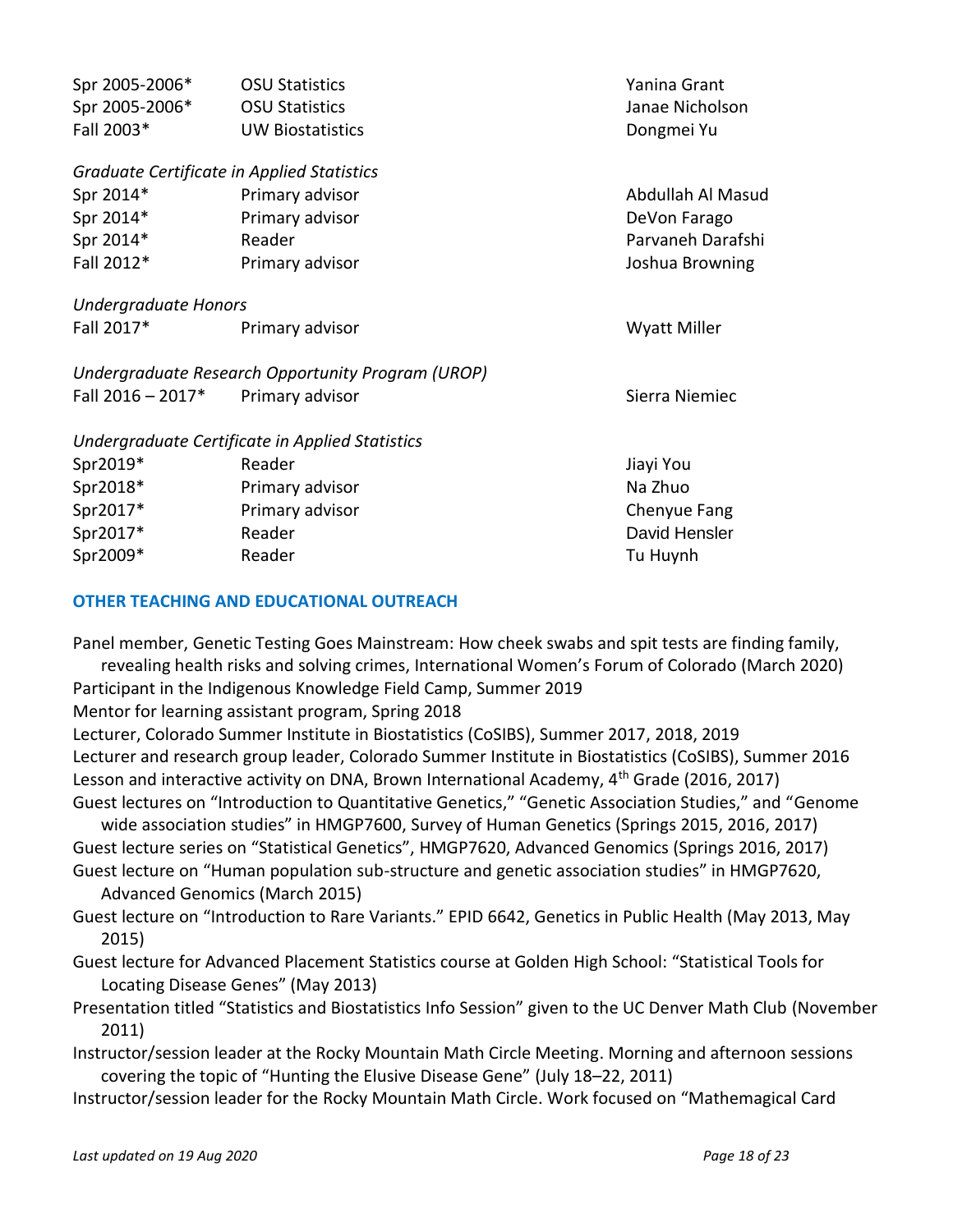Tricks" (February 2011)

Led a Research Experience for Teachers for a group of 4 teachers. Project title: "Statistical Tools for Studying the Effects of our Resident Microbes on Health and Disease" (Summer 2011)

- Served on a panel for the Department of Mathematical & Statistical Sciences TA Seminar Series. Topic was on experiences in teaching (November 2010)
- Co-organizer and presenter for Math Circle Meeting. My sessions included "Playing with Probability" and two sessions on "Mathemagical Card Tricks" (July 26-30, 2010)
- Attended the Teacher Research Experience Conference where I co-presented a poster on the results of my summer Research Experience for Teachers (RET) and gave a panel presentation concerning "Transfer" resulting from the RET (2010)
- Gave two training sessions for CU Succeed teachers that were going to be teaching MATH2830, Elementary Statistics, during the 2010 to 2011 Academic Year
- Led a Research Experience for Teachers for a group of 4 teachers. Project title: "Datamining For Genetic Causes Of Human Disease" (Summer 2010)
- NHLBI Genomics Proteomics Workshop. Gave two lectures on Genetical Genomics (July 2009)
- Member of the American Society of Human Genetics' NSF-funded Geneticist-Educator Network of Alliances (GENA) project (2009-present)

Seminar/Discussant, Broken Arrow High School Honors Statistics Class, "Careers in Statistics," (2006)

- Instructor, NSF Annual Plant Microarray Short Course on Design and Analysis of Plant Microarray Experimentation: "QTL Analysis of Expression" (2005 and 2006)
- Instructor, Seattle Epidemiology, Biostatistics & Clinical Research Methods: "Statistical Methods in Genetic Epidemiology" (2004)
- National Human Genome Research Institute Mentor for local high school teachers and students, (2003 present)
- Instructor, BioPharmaceutical Technology Center Institute, Course in Computational Approaches to Analyzing Gene Expression Data, "Treating Gene Expression Data as Quantitative Traits" (2003)
- Instructor: Genetics in the New Millennium: Myths, Medicine and Public Health: "Tools for gene discovery: molecular biology, genetic epidemiology and population genetics" (2000)
- Instructor: Summer Institute in Statistical Genetics at North Carolina State University (1999-2001) Guest Lecture at University of Washington in EPID518, Computer Applications in Genetic Epidemiology (Springs 2000-2003)

Guest Lecture at University of Washington in EPID517, Genetic Epidemiology (Springs 2000-2003) Guest Lecture at University of Washington in BIOST111, Lectures in Applied Statistics (Springs 2000-2003)

# **SERVICE TO UNIVERSITY**

Member, Conflicts of Interest and Commitment Committee, (2020-)

Member, Faculty Assembly Committee on the Status of Women (2020-)

Member of selection committee for the 2020 CU Denver Distinguished Faculty Lecture

- Member on the Human Medical Genetics and Genomics Program Retreat committee, included
	- development of roundtable discussion materials and serving as moderator on the topic of "Ethnic and
	- Ancestry Considerations in Genetics Research and Practice"
- Member of the CU Denver Chancellor Search Committee (2019-2020)
- Member of the Departmental Appointment Promotion and Tenure Committee, Biostatistics & Informatics, CU Denver (2018-current)

Reviewer for CLAS and campus Excellence in Research/Creative Activities Awards, 2017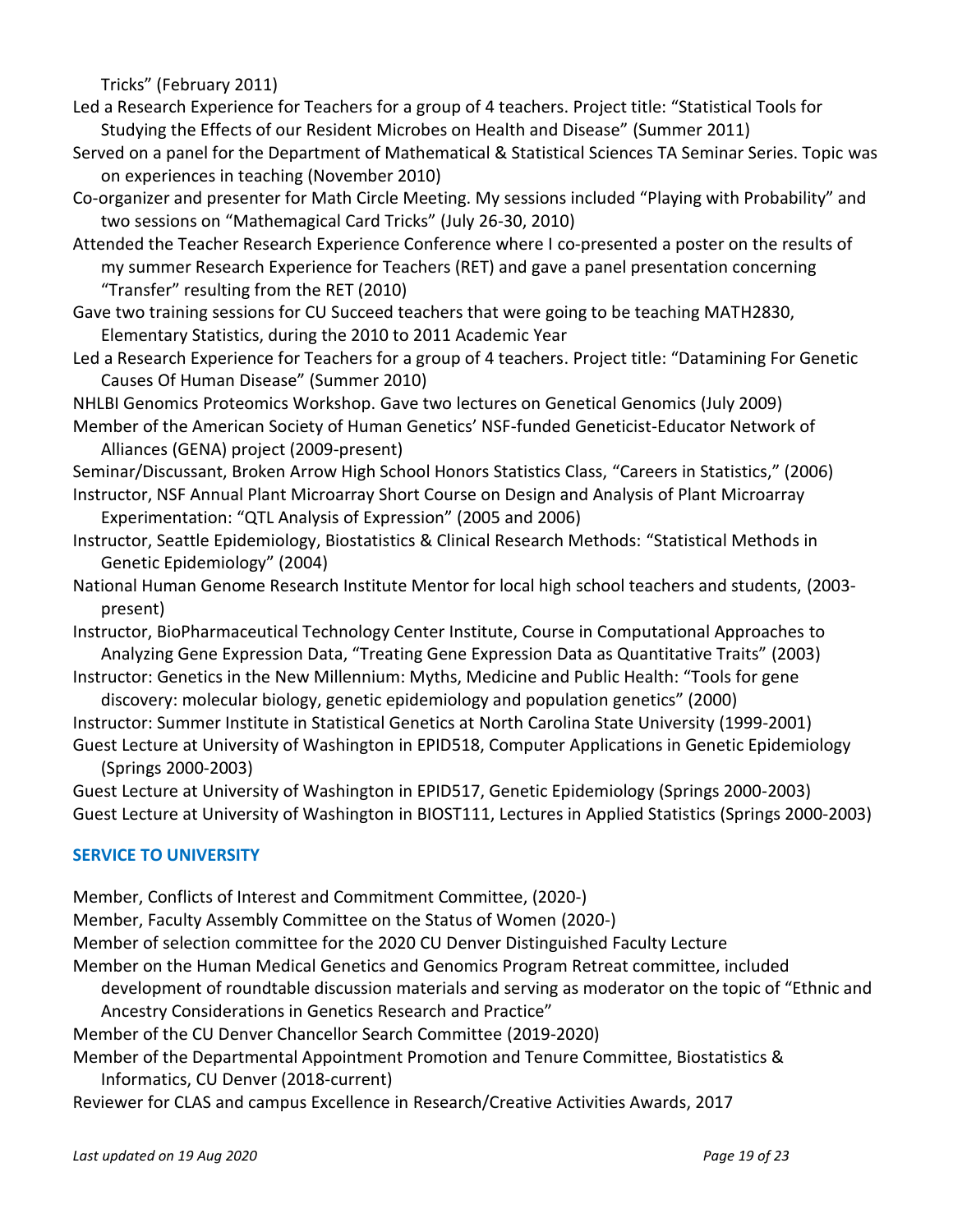Reviewer for the 2017-2018 Undergraduate Research Opportunity Program (UROP) Grant Applications Participant, Colorado Mentoring Training (CO-Mentor) Program with Audrey Hendricks (Fall 2016 – Spring

2017) and Erin Austin (Fall 2018-Spring 2019) Mentor, Dominick Lemas, Post-doctoral research (Fall 2012-Spring 2015) CU Denver Retention/Enrollment Summit (Spring 2014) Management team for the NSF Bridge to Doctorate Program (Spring 2013 – 2014) Member of the CU Denver Minority Affairs Committee, (Fall 2012 – Spring 2014; Secretary 2013/14)

Member of the CU Denver, College of Arts and Sciences, Educational Policies and Curriculum committee (Spring 2012-Spring 2014, Summer 2016-2017; Chair 2013/14)

Member of University Graduate Council, (Fall 2011-Spring 2014)

Member of the Downtown Faculty Assembly (Fall 2010 – Spring 2013, Fall 2017 - )

Recruiting Exhibitor for CU Denver at the annual meeting of the Society for Advancing Hispanics/Chicanos & Native Americans in Science (2009 and 2011)

OSU Faculty Associate providing mentoring for university dormitories (2007-2008)

Member and Chair, OSU College of Arts and Sciences Scholarship Committee (2006-2008)

Member, OSU College of Arts and Sciences Faculty Council (2006-2008)

Member, Dispute Resolution Hearing Committee at Oklahoma State University (Dec 2005-Jan 2006)

Member of the University of Washington, School of Public Health and Community Medicine, Committee on Distance Learning (2003)

Member of an implementation team for the North Carolina State University Strategic Plan, (1999)

# **SERVICE AT DEPARTMENT/PROGRAM LEVEL**

Faculty sponsor and mentor, CU Denver Student Chapter of the Association of Women in Mathematics (2020-)

Member, Tenure and promotion to associate professor (2 cases in Fall 2019)

Member, Search committee for faculty member in operations research (Fall 2017-Spring 2018)

Member, research, teaching, and service committees for promotion to full professor case (Fall 2017, Fall 2019)

Member and chair, sub-committee for evaluation of research for a tenure review (Fall 2017) Mentor, Erin Austin (Fall 2016 – present)

Mentor, NSF project "Promoting Success in Early College Mathematics through Graduate Teacher Training" (Fall 2015-2017)

Mentor, Audrey Hendricks, Fall 2013-present

Preliminary exam committee for the Human Medical Genetics and Genomics Program (2014, 2015, 2016)

Chair, Curriculum Committee for the Human Medical Genetics and Genomics Program, Fall 2014-Fall 2015)

Chair, CU-Denver, Human Medical Genetics Program Retreat (2014, 2015)

Chair of the Search Committee for an Assistant Professor of Applied Statistics (AY2008/2009, AY

2012/2013, AY 2013/2014 and AY 2015/2016)

Member sub-committee for evaluation of service for a tenure review (Fall 2010, Fall 2012, Fall 2013) Member, Undergraduate Committee (2012-2013)

Chair for a post tenure review committee (Summer 2012)

Member of the research sub-committee for comprehensive review (Fall 2011, Spring 2012, Fall 2013, Fall 2015, Fall 2016, Fall 2017; Chair for two of these committees)

Member of Merit Review Committee (Spring 2010, Spring 2011, Spring 2016; Chair in 2016)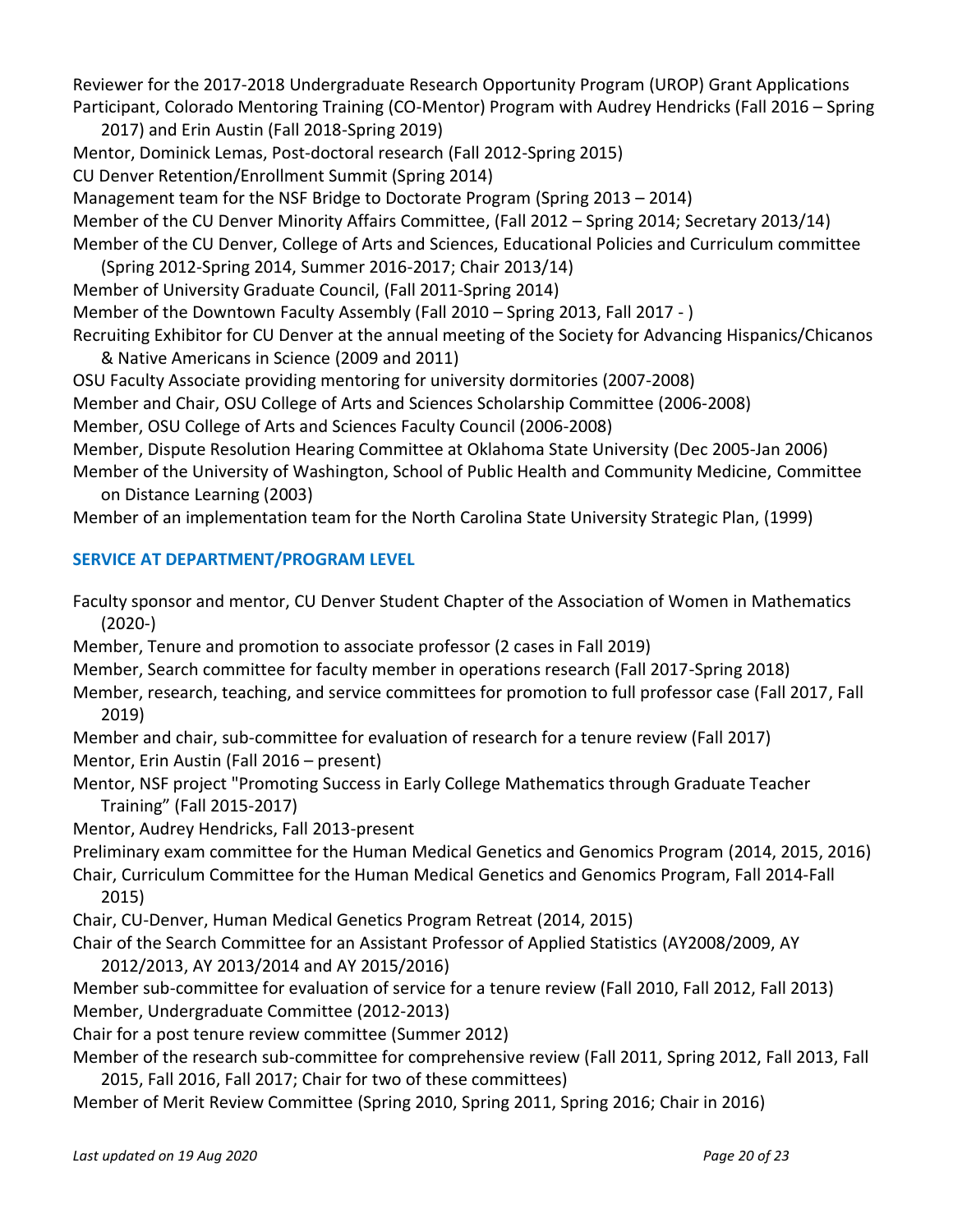Chair, Search Committee for Post-doctoral Research in Statistics (Spring 2009)

- Member Departmental Executive Committee (Fall 2009–2011, Fall 2013-2014, Fall 2016-2017, Fall 2018 present)
- Graduate Committee (2008-2012, 2013-2014, 2015-2016; Chair for 2009-2011, 2016-present)
- Member, Committee for Assessment and Development Policy on Research, OSU Department of Statistics (2008)
- Organizer, "Introduction to using the HPCC at OSU" by Dana Brunson, Ph.D., Sr. Systems Engineer, High Performance Computing Center, Oklahoma State University (Feb 2008)
- Mentor, Lan Zhu, OSU Department of Statistics, (2007-2008)
- Chair, OSU Departmental Head Search Committee (2007-2008)

Member of the Personnel Committee, Department of Statistics, Oklahoma State University (2006-2008) Organizer of the "Student Research Symposium in Statistics" at Oklahoma State University (2005) Co-developer of PhD level assessment plans and reports for the Office of University Assessment and

Testing, Department of Statistics, Oklahoma State University (2005) Member of the Graduate Committee, Department of Statistics, Oklahoma State University, (2004-2008) Evaluation of student teaching assistants, Department of Statistics, Oklahoma State University, (2004- 2008)

Grader, PhD qualifying exams, Department of Statistics, Oklahoma State University, (2004-2008)

- Member of the Admissions and Curriculum Committee, UW, M.S. Program in Genetic Epidemiology (2002- 2004)
- Member of the Consulting Committee, Department of Biostatistics, University of Washington, (2002- 2004)

Member of the Education Policy and Teaching Evaluation Committee, Department of Biostatistics, University of Washington (2000-2004)

- Member of the Public Health Genetics Committee responsible for the creation of a Ph.D. in Public Health Genetics (2000-2001)
- Member of the Faculty Committee for the development and creation of a certificate program and PhD pathway in Statistical Genetics, Department of Biostatistics University of Washington (1999)
- Member of the Faculty Search Committee, Department of Biostatistics, University of Washington (1999- 2001)
- Member of the Academic Program Committee, Admissions Committee and Curriculum Committee for Public Health Genetics (1999-2001)

## **SERVICE TO PROFESSION**

Associate Editor for The American Statistician (2020-)

- Session moderator at the American Society of Human Genetics Annual Meeting on *Natural Selection on Polygenic Traits and Omics* (Oct 2020)
- Member of the Ethical, Legal and Social Issues (ELSI) Committee for the International Genetic Epidemiology Society
- Invited grant reviewer on the National Institutes of Health Panel on Population Sciences and Epidemiology fellowships (Feb 2019)
- Annual meeting of the Society for the Advancement of Chicanos and Native Americans in Science (SACNAS) activities: reviewer for abstracts and travel scholarships, Chair for the Lunch and Conversations with Scientists (Statistics room), Mentor judge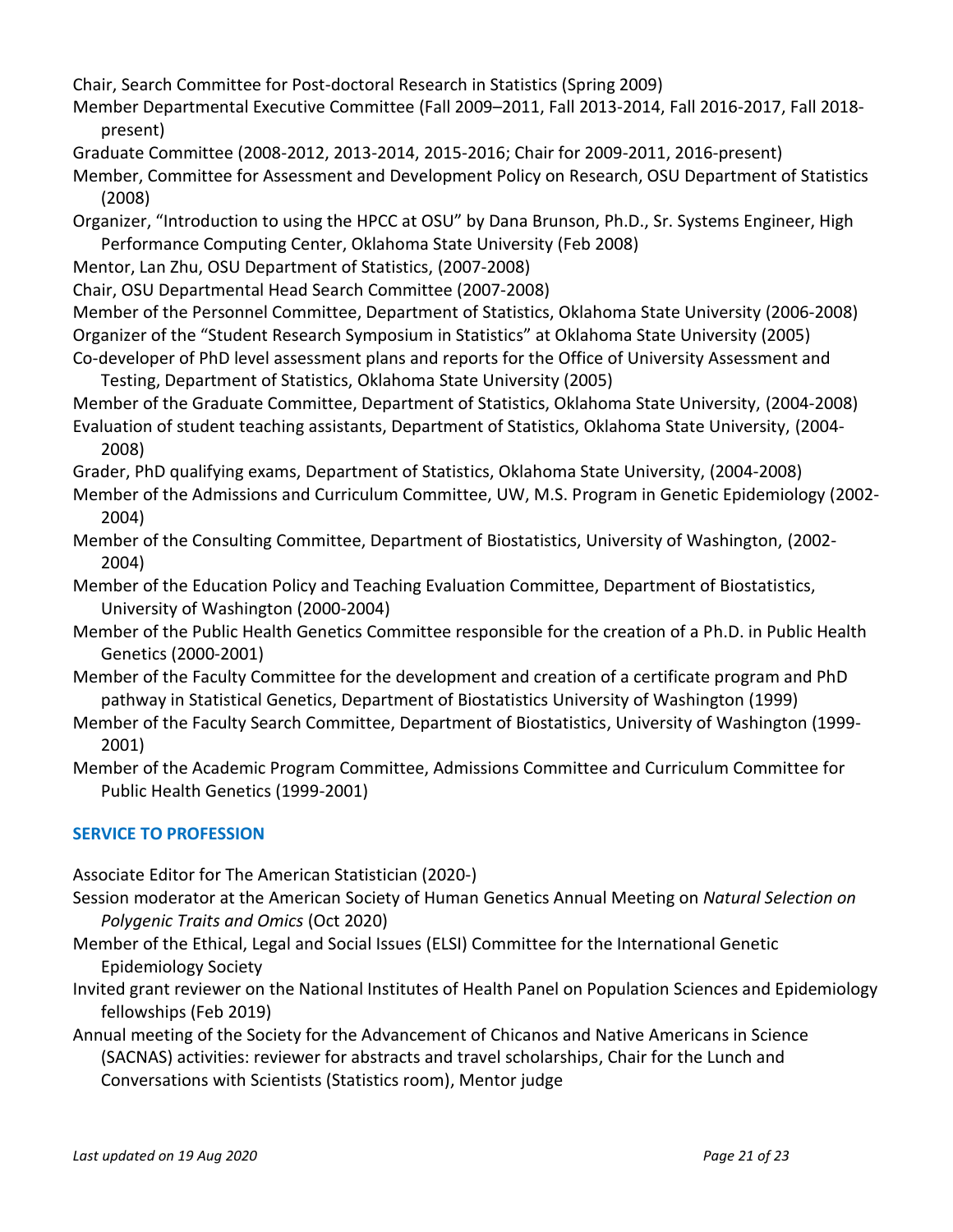- Member, CIDR (Center for Inherited Disease Research) Access Committee (CAC) Study Section, Summer 2019-
- Co-chair of the Education Committee for the International Genetic Epidemiology Society (Fall 2017 present)
- Elected representative, Caucus of Academic Representatives, American Statistical Association, August 2017 -
- Consultant, Weight Watchers International, January 2016
- Member of the Education Committee for the International Genetic Epidemiology Society (Fall 2013 present)
- Science fair judge, Denver Public Schools (Fall 2015-Spring 2016)
- Group Editor for the Genetic Analysis Workshop 18 and 19 proceedings
- Regular member of the NIH, Genomics, Computational Biology and Technology Study Section, (June 2012– 2018; Temporary member during 2005, 2006, 2009, 2011)
- Grant review for the NSF Transforming Undergraduate Education in STEM program
- Reviewer for the Best Paper Award, The Science Unbound Foundation, for a UAB-based investigator in the area of statistical genetics (2011, 2016)
- Abstract reviewer, Annual Meeting for the Society for Advancing Hispanics/Chicanos & Native Americans in Science (October 2012)
- Member, NIH F16 Study Section for Fellowships (March 2012 and July 2014)
- Member, NIMH grant review panel for "Integrating Multi-Dimensional Data to Explore Mechanisms Underlying Mental Disorders" (November 2011)
- Review Editor of Frontiers in Statistical Genetics and Methodology, February 2011-present
- Attended ENAR Fostering Diversity in Biostatistics Workshop and gave talk on "Careers in Statistics and Biostatistics" (March 2010)
- Grant review: Medical Research Council (MRC) of the United Kingdom, Career Development Award in Biostatistics (December 2010)
- Reviewer for American Journal of Epidemiology (March 2010)
- Reviewer of manuscripts for Plant Cell (April 2009) and Obesity (April 2009)
- Grant reviewer for the Swiss National Science Foundation (January 2009)
- Member, NIMH grant review panel for "Limited Competition for Data Deposition and Analyses of Genome Wide Association Studies of Mental Disorders (Collaborative R01)" (July 2008)
- Member, NHGRI grant review panel for "Epidemiological Investigation of Putative Causal Genetic Variants" (Mar 2008)
- Statistical Expert for The Plant Cell (provide reviews of statistical analyses (2008-2010)
- Associate Editor for the journal Molecular Biology and Evolution (2005-2008)
- Organizer and Moderator, Invited session at the Annual Meeting of the American Society for Human Genetics: "Genetics of Gene Expression: New Strategies for Studying Complex Traits" (2003)
- Session Moderator, Linkage disequilibrium and haplotypes. Annual Meeting of the American Society of Human Genetics (2003)
- Co-organizer and co-chair of Second Workshop in Statistical Genetics and Computational Molecular Biology (2003)
- Representative, Western North American Region of the International Biometric Society (2003-present) Statistical Genetics Consultant for Insightful Inc. (2001-2004)
- Statistical Genetics Consultant for the Pacific Northwest Research Institute (2001-2004)
- Grant reviewer, Center for Ecogenetics and Environmental Health (2001)